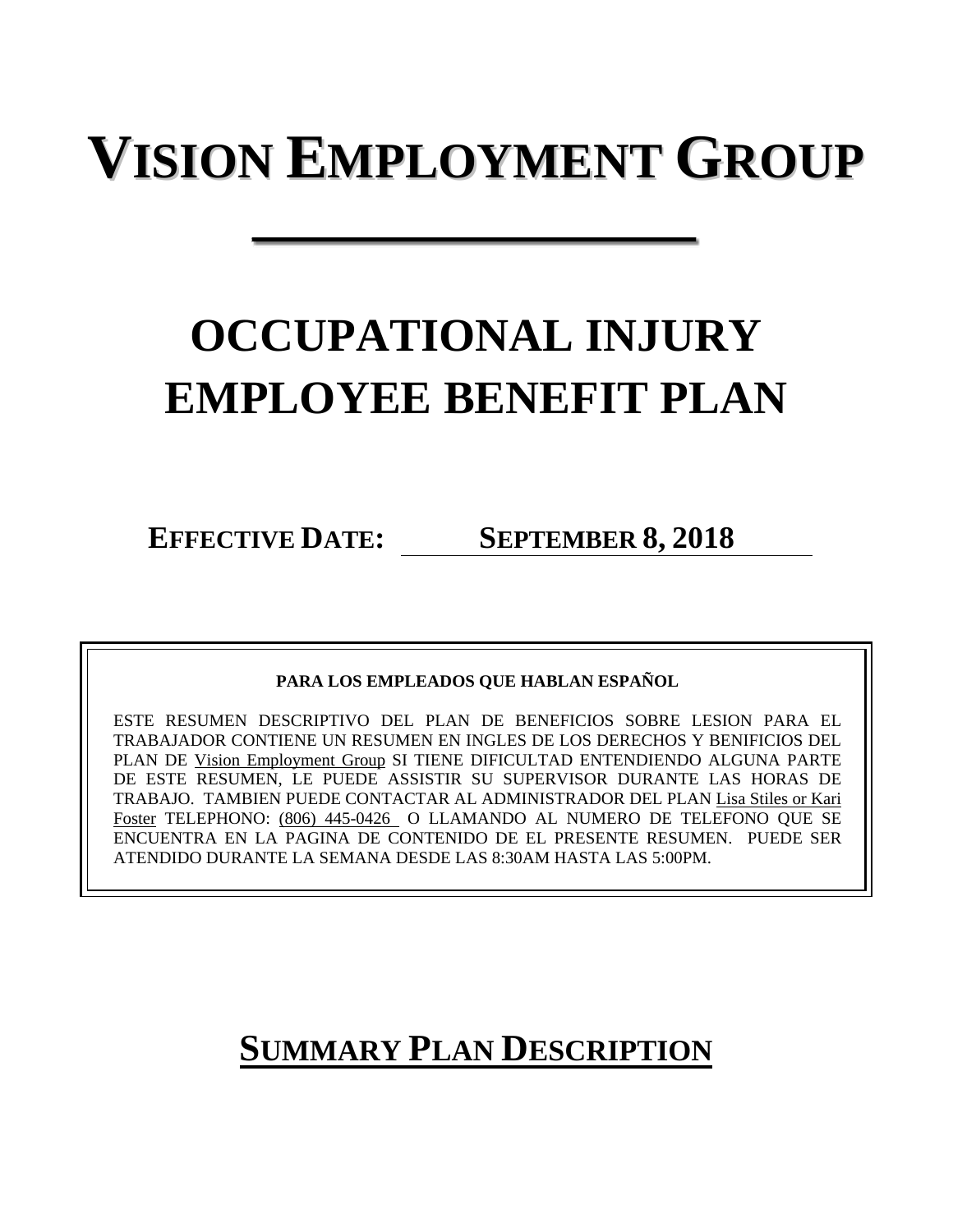# **VISION EMPLOYMENT GROUP**

# **OCCUPATIONAL INJURY EMPLOYEE BENEFIT PLAN Benefits Schedule**

#### **Company Information**

|                                                                                                                                                                                                                                                        | 1. Company Name, address and telephone number:                                                                                                                                                                                                                                                                                                                    | Vision Employment Group<br>2026 82 <sup>nd</sup> St., #101<br>Lubbock, Texas 79423<br>$(806)$ 445-0426                            |                                                                                                        |  |
|--------------------------------------------------------------------------------------------------------------------------------------------------------------------------------------------------------------------------------------------------------|-------------------------------------------------------------------------------------------------------------------------------------------------------------------------------------------------------------------------------------------------------------------------------------------------------------------------------------------------------------------|-----------------------------------------------------------------------------------------------------------------------------------|--------------------------------------------------------------------------------------------------------|--|
| 2.                                                                                                                                                                                                                                                     | <b>Federal Tax Identification Number:</b>                                                                                                                                                                                                                                                                                                                         | 27-3107455                                                                                                                        |                                                                                                        |  |
| 3.                                                                                                                                                                                                                                                     | Name and telephone number of contact person for Participant questions:                                                                                                                                                                                                                                                                                            |                                                                                                                                   | Lisa Stiles/Kari Foster<br>2026 82 <sup>nd</sup> St., #101<br>Lubbock, Texas 79423<br>$(806)$ 445-0426 |  |
| 4.                                                                                                                                                                                                                                                     | Name and address of agent for service of legal process:                                                                                                                                                                                                                                                                                                           | <b>Charles Amato</b><br>2026 82 <sup>nd</sup> St., #101<br>Lubbock, Texas 79423                                                   |                                                                                                        |  |
| 5                                                                                                                                                                                                                                                      | <b>Plan Number:</b><br>$501-P$                                                                                                                                                                                                                                                                                                                                    |                                                                                                                                   |                                                                                                        |  |
| <b>Benefit Limits</b><br>6.<br><b>Commencement Date of Plan:</b><br>September 8, 2018                                                                                                                                                                  |                                                                                                                                                                                                                                                                                                                                                                   |                                                                                                                                   |                                                                                                        |  |
| 7.                                                                                                                                                                                                                                                     | <b>Benefit Period:</b>                                                                                                                                                                                                                                                                                                                                            | 104 weeks from date of Covered Occurrence                                                                                         |                                                                                                        |  |
| 8.                                                                                                                                                                                                                                                     | <b>Covered Classes:</b><br><b>Active Service:</b>                                                                                                                                                                                                                                                                                                                 | All of the following classes of employees of the Company who are in Company's<br>Class 1: All active employees, including owners. |                                                                                                        |  |
| 9.                                                                                                                                                                                                                                                     | <b>Weekly Disability Benefits:</b><br>Benefit Waiting Period: 7 days<br>(a)<br>Percentage of Average Weekly Earnings: 75% up to \$600.00<br>(b)<br>Benefit Period: 104 weeks<br>(c)<br>Time Period for Initial Loss: 30 days from the date of a Covered Occurrence<br>(d)                                                                                         |                                                                                                                                   |                                                                                                        |  |
|                                                                                                                                                                                                                                                        | 10. Maximum Accidental Medical Expense Benefits: \$250,000.00<br>Time Period for Initial Loss: 30 days from date of a Covered Occurrence                                                                                                                                                                                                                          |                                                                                                                                   |                                                                                                        |  |
| 11. Accidental Death, Dismemberment and Paralysis Benefit: \$200,000.00 or 10 times annual base salary<br>(exclusive of bonuses, overtime, and commission), whichever is less.<br>Time period for Loss: 365 days from the date of a Covered Occurrence |                                                                                                                                                                                                                                                                                                                                                                   |                                                                                                                                   |                                                                                                        |  |
|                                                                                                                                                                                                                                                        | 12. Combined Limit for All Benefits:<br>Combined Single Limit Per Participant:<br>(a)<br>Combined Single Limit Per Occurrence:<br>(b)<br>Annual Aggregate:<br>(c)<br>IMPORTANT NOTICE: All benefits are subject to the terms and conditions of the Official Plan Document. Please<br>see the Official Plan Document for other benefit limitations and exclusions. | \$250,000.00<br>\$750,000.00<br>\$2,000,000.00                                                                                    |                                                                                                        |  |
|                                                                                                                                                                                                                                                        |                                                                                                                                                                                                                                                                                                                                                                   |                                                                                                                                   |                                                                                                        |  |

#### **Signature and Date**

The Company hereby adopts this Plan by the signature of its authorized Representative.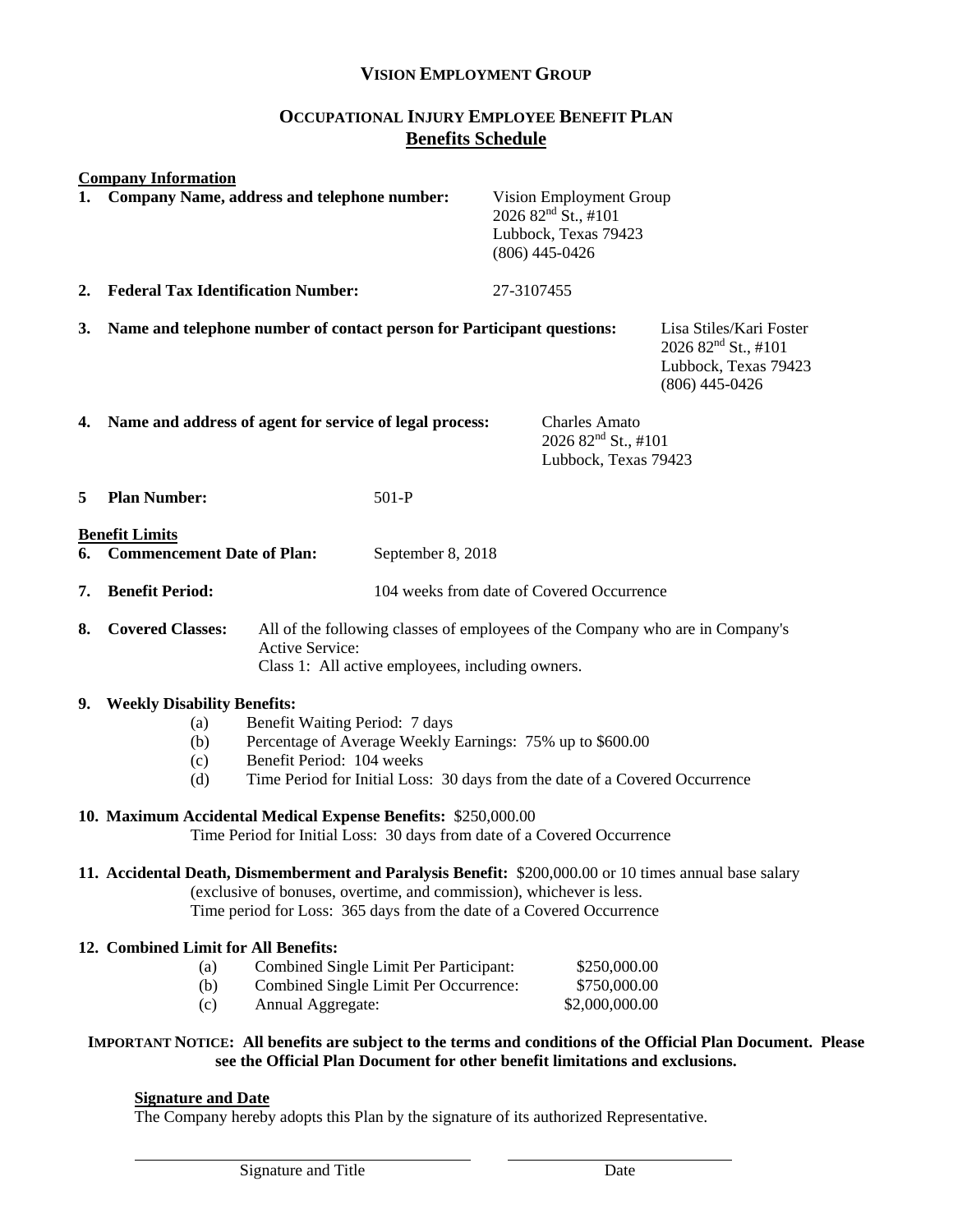# SUMMARY PLAN DESCRIPTION OF THE OCCUPATIONAL INJURY EMPLOYEE BENEFIT PLAN

 The Company, identified in item No. 1 of the benefits schedule (and any Participating Employers identified in the benefits schedule) is pleased to announce the adoption of the Occupational Injury Employee Benefit Plan ("Plan") for the exclusive benefit of Employees of the Company whose principal place of employment is in the State of Texas. This Plan provides medical care for accidental, work related on-the-job injuries and salary continuance benefits for periods of disability resulting from accidental, work related on-the-job injuries. Participants and Plan beneficiaries may receive from the Plan Administrator, upon written request, information as to whether a particular employer is a sponsor of the plan and, if the employer is a plan sponsor, the sponsor's address.

 The Company has rejected coverage for its Texas Employees under the Texas Workers' Compensation Act and hereby adopts this Plan as of the Effective Date, to provide the benefits as set forth herein for Occurrences taking place on or after the effective date stated in item No. 6 of the benefits schedule. The agent of the Plan for service of legal process is identified in item No. 4 of the benefits schedule. Legal process may also be served on a plan trustee or the plan administrator.

 The Company shall serve as the Plan Administrator for all purposes under the Employee Retirement Income Security Act of 1974 ("ERISA"), as amended. A Plan Administrator may be appointed by the Board of Directors of the Company to carry out the day-to-day responsibility for administration of the Plan.

 The following Summary Plan Description is intended to generally explain and give an overview of the various benefits offered by the Plan and the terms and conditions under which benefits will be payable. A more detailed description of benefits, exclusions, and requirements is contained in the Occupational Injury Employee Benefit Plan. If there is a discrepancy between the Plan and the Summary, the Plan controls.

# 1. CONTACT INFORMATION

 The Company's name, address, telephone number, and Employer Identification Number are stated in items Nos. 1 and 2 of the benefits schedule.

 The contact person for any questions you may have about this Plan or its benefits is listed in item No. 3 of the benefits schedule.

The Plan Number assigned to the Plan is stated in item No. 5 of the benefits schedule.

The agent for service of legal process is stated in item No. 4 of the benefits schedule.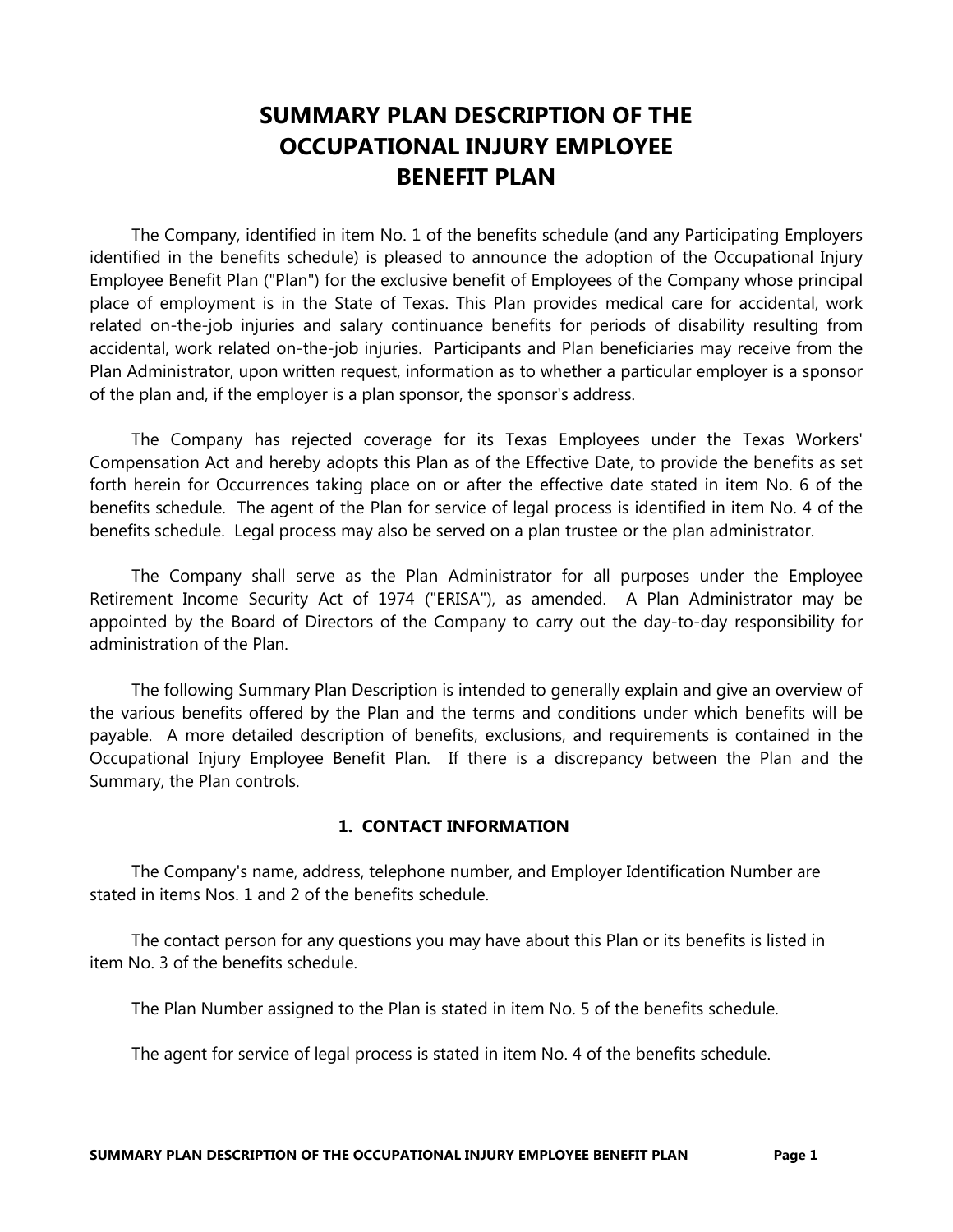# 2. GENERAL INFORMATION

 This Plan shall apply to Occurrences to Participants sustained in the furtherance of the business of the Company by a Participant. This Plan specifies the only benefits for which a Participant is eligible in the event of such Occurrence. The Plan document shall govern in all cases as to eligibility and benefits, including limitations and exclusions. Provision of benefits to a Participant pursuant to this Plan shall not constitute an admission of liability on the part of the Company for the Occurrence. If there is a discrepancy between the Plan and the Summary, the Plan controls.

# 3. WHAT THE PLAN COVERS

 Plan benefits shall consist of the provision of Accidental Medical Benefits for eligible medical treatment rendered by a Provider, Weekly Disability Benefits for periods of disability resulting from accidental work related on-the-job injuries, and applicable Death and Accidental Death, Dismemberment and Paralysis Benefits.

 The combined aggregate of all possible benefits under this Plan (including, but not limited to, Accidental Medical Expense Benefits, Weekly Disability Benefits, Accidental Death, Dismemberment and Paralysis Benefits) payable to a Participant or on his behalf shall not exceed the amount stated in item No. 12(a) of the benefits schedule. The combined aggregate of all possible benefits under this Plan (including, but not limited to, Accidental Medical Expense Benefits, Weekly Disability Benefits, Accidental Death, Dismemberment and Paralysis Benefits) payable because of an Occurrence, regardless of the number of Participants, shall not exceed the amount stated in item No. 12(b) of the benefits schedule. The combined aggregate of all possible benefits under this Plan (including, but not limited to, Accidental Medical Expense Benefits, Weekly Disability Benefits, Accidental Death Dismemberment and Paralysis Benefits) payable regardless of the number of Occurrences or the number of Participants shall not exceed the Annual Aggregate amount stated in item No. 12(c) of the benefits schedule.

 All benefits must be for Occurrences after the Commencement Date as stated in item No. 6 of the benefits schedule. The maximum duration of any benefit for any occurrence is stated in item No. 7 of the benefits schedule.

### 4. YOUR RESPONSIBILITIES

 Every Participant is eligible to receive benefits under this Plan. However, initial receipt and continuing receipt of benefits is contingent upon compliance with the terms and conditions of this Plan. A Participant who fails to comply with the conditions and requirements herein shall not be entitled to receive or continue to receive benefits.

 Each Participant has the obligation to observe all safety rules and follow safe working practices at all times and to use appropriate safety equipment as provided. The Participant must report to his immediate Supervisor any faulty equipment, hazardous conditions, damaged property, blocked passageways or exits, or any other conditions that may be a safety hazard to Participants, customers, and others. Failure to observe all safety rules may subject a Participant to disciplinary action, and the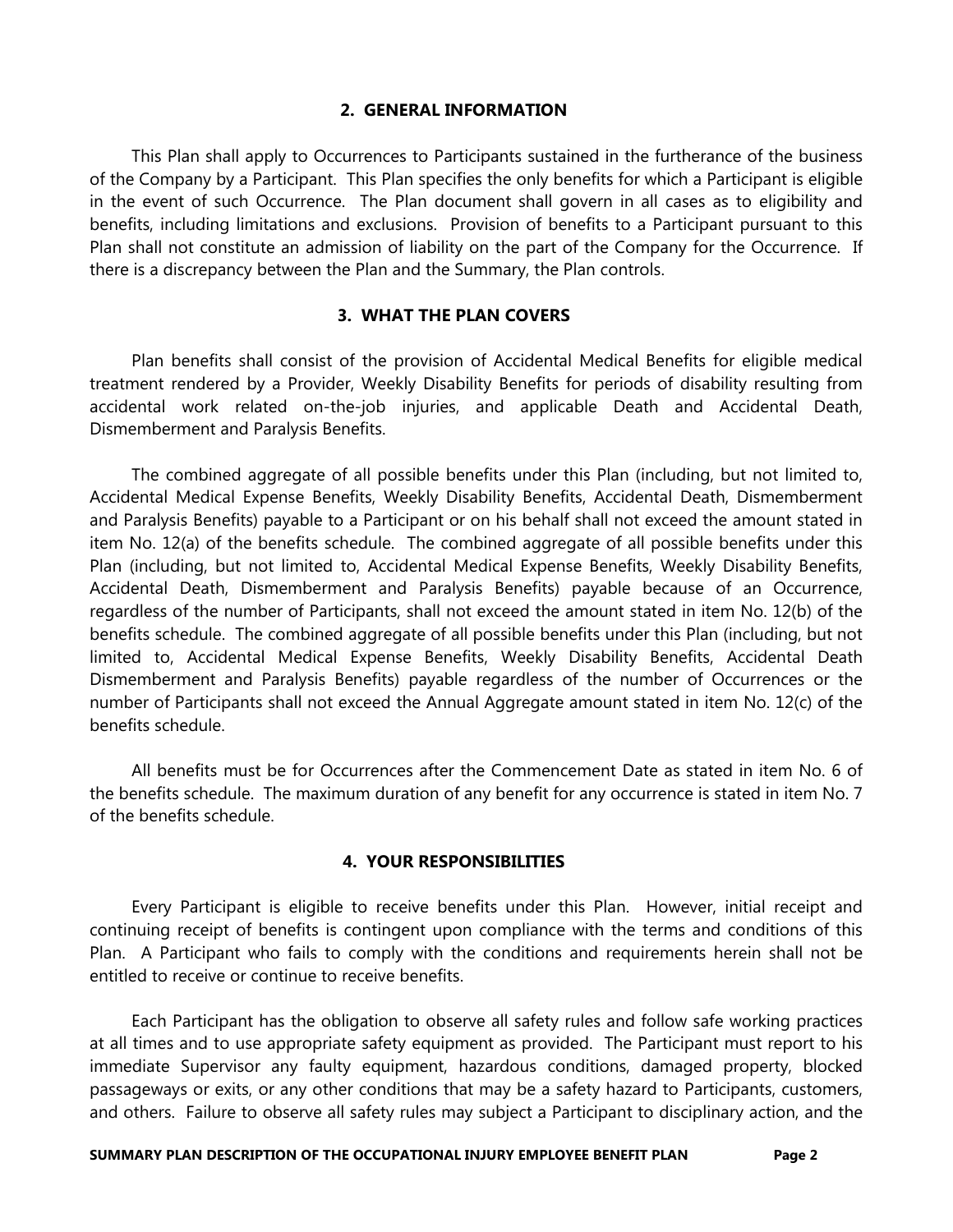Participant's entitlement to continuing benefits under this Plan may be forfeited, suspended, or discontinued.

# 5. HEALTH CARE PROVIDERS

 The Company may designate one or more medical providers to administer medical treatment to Participants (hereinafter referred to as "Provider" or "Providers"), and the Company may change Providers at any time. At a Participant's request, any health care provider that has not been designated as a Provider may be approved by the Company, the Plan Administrator, or by a Third Party Administrator who is retained by the Company to administer claims arising under this Plan ("Third Party Administrator") prior to the time a Participant incurs an expense that is payable or reimbursable under the Plan. A Provider may provide treatment to a Participant only when the Participant submits to the Provider at the time of treatment the physician's authorization and report form provided by and available from the Plan Administrator. Notwithstanding the foregoing, a medical provider that has not been designated as a Provider may be utilized to provide emergency medical treatment if an injury occurs when the Participant is not at his regular place of employment or if an emergency vehicle takes the injured Participant to a health care provider that has not been designated as a Provider. Any continued medical treatment after emergency medical treatment, however, shall be administered by a designated Provider. Except as provided above, benefits shall not be paid under this Plan for treatment received from a health care provider that has not been designated as a Provider in accordance with this Plan.

# 6. EXCLUSIONS

 The following are excluded from eligibility under the Plan. No benefits will be paid for any loss resulting in whole or in part from, or contributed to by, or as a natural and probable consequence of any of the following:

- 1. Suicide or any attempt at suicide or intentionally self-inflicted Injury or any attempt at intentionally self-inflicted Injury, or any Injury that is intentionally caused or aggravated by a Participant;
- 2. The Participant's participation in: a) a riot or act of civil disturbance; b) an assault or a felony, except an assault committed in the defense of the Company's business or property; c) war or act of war, whether declared or undeclared; or d) service in the military of any country or any civilian non-combatant unit serving with such forces or any Loss or Damage directly or indirectly occasioned by confiscation, nationalization, requisition, or destruction of, or damage to property by or under the order of any government of public or local authority;
- 3. Terrorism, meaning an act, or acts of any person or group of persons committed for political, religious, ideological or similar purposes with the intention to influence any government or put the public, or any section of the public, in fear. Terrorism can include, but is not limited to, the actual use of force or violence or the threat of such use. Perpetrators of terrorism can be acting alone, or on behalf of, or in connection with, any organization or government.
- 4. Use of: a) nuclear weapons of mass destruction, meaning use of any explosive nuclear weapon or device or the emission, discharge, dispersal, release or escape of fissile material emitting a level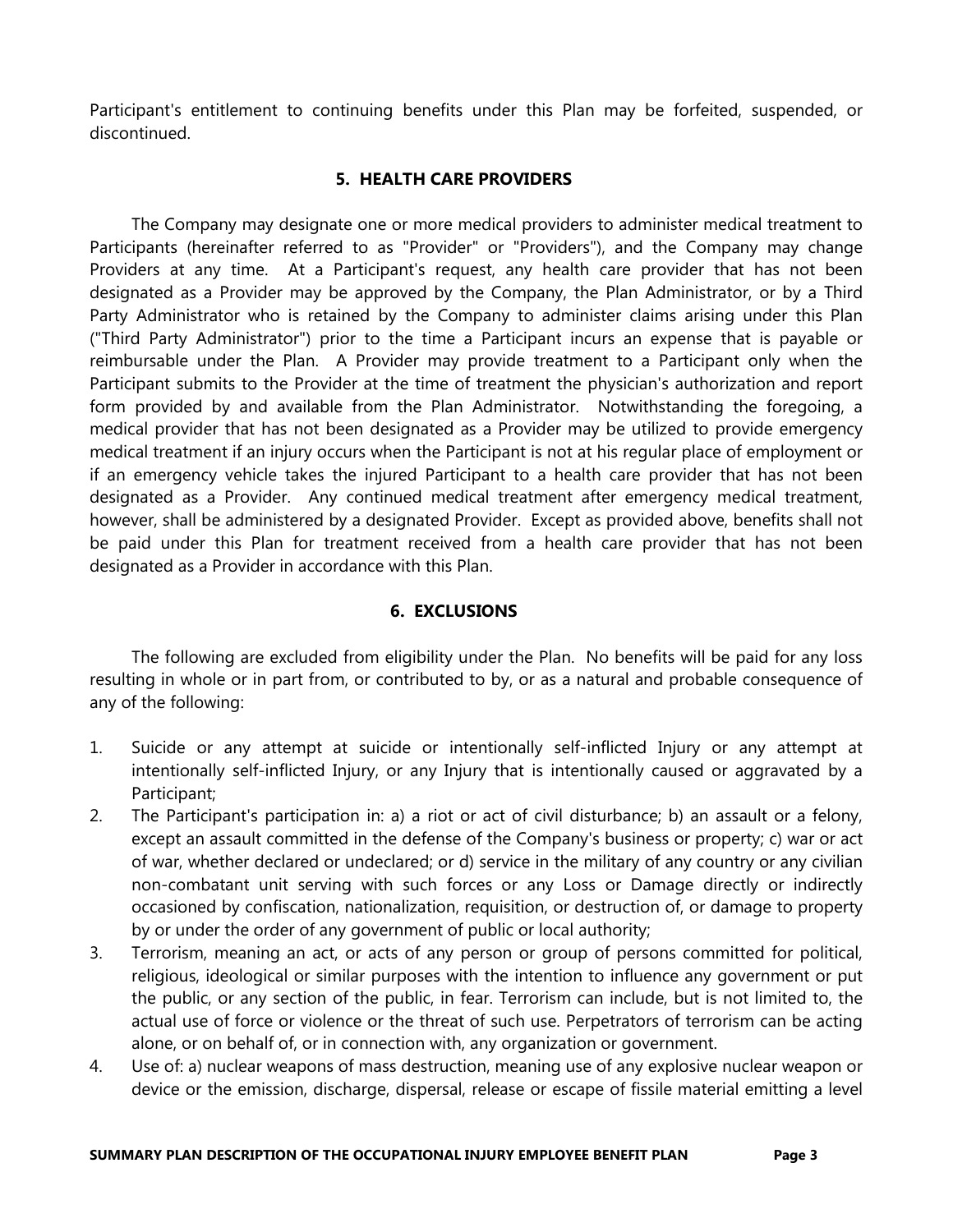of radioactivity capable of causing incapacitating disablement or death to people or animals; b) use of chemical weapons of mass destruction meaning the emission,

discharge, dispersal, release or escape of any solid, liquid or gaseous chemical compound that, when suitably distributed, is capable of causing incapacitating disablement or death to people or animals; and c) use of biological weapons of mass destruction meaning the emission, discharge, dispersal, release or escape of any pathogenic (disease producing) micro-organism or biological produced toxin including genetically modified organisms and chemically synthesized toxins that are capable of causing incapacitating disablement or death to people or animals.

- 5. Liability assumed by the Company under any contract or agreement, including representations, warranties, or indemnities of any kind, except this Plan;
- 6. Travel to or from work, except when a) the transportation is furnished as a part of the contract of employment, or is paid for by the Company, or the means of transportation are under the Company's control; or b) the Participant is directed in his or her Scope of Employment to proceed from one place to another place;
- 7. An act of a third person intended to injure the Participant because of personal reasons and not directed at the Participant as an Employee or because of his or her employment with the Company;
- 8. Voluntary participation in an off-duty recreational, social, or athletic activity not constituting part of the Participant's Scope of Employment;
- 9. Participation in any activity or hazard not specifically within the Participant's Scope of Employment;
- 10. An act of God, unless employment with the Company exposed the Participant to a greater risk of Injury from an act of God than ordinarily applies to the general public;
- 11. Any claim that does not result from an Accident;
- 12. Claims arising from employment relationships including, without limitation, claims for any type of employment discrimination, wrongful discharge, retaliatory discharge, coercion, sexual harassment, American with Disabilities Act claims, and claims arising under the Labor Code of any state, and all other claims affecting or arising from the employment relationship whether arising under state or federal statutes or regulations or the common law;
- 13. Liability under the Federal Employer's Liability Act, United States Longshore and Harbor Workers' Compensation Act, the Jones Act or the Migrant Seasonal Agricultural Worker Protection Act;
- 14. Fines, assessments or penalties, pursuant to federal, state, local or other statute;
- 15. Charges incurred by a Participant for which he or she is entitled to receive benefits under any state worker's compensation law, occupational disease law, unemployment compensation disability benefits law, or other similar law;
- 16. Any diagnostic procedure, treatment, service or supply that is not Medically Necessary;
- 17. The part of any charge that is in excess of the Usual or Customary Charge;
- 18. Any Injury occurring while the Participant was legally intoxicated or under the influence of drugs;
- 19. The Participant being under the influence of drugs unless taken under the advice of and as directed by a Doctor;
- 20. Treatment by persons employed or retained by the Company, or by any Immediate Family or member of the Participant's household;
- 21. The use of, or exposure to: 1) asbestos, asbestos fibers or asbestos products; or 2) the hazardous properties of nuclear material; or 3) silicon, silicate dust; 4) radon; 5) lead; 6) mercury;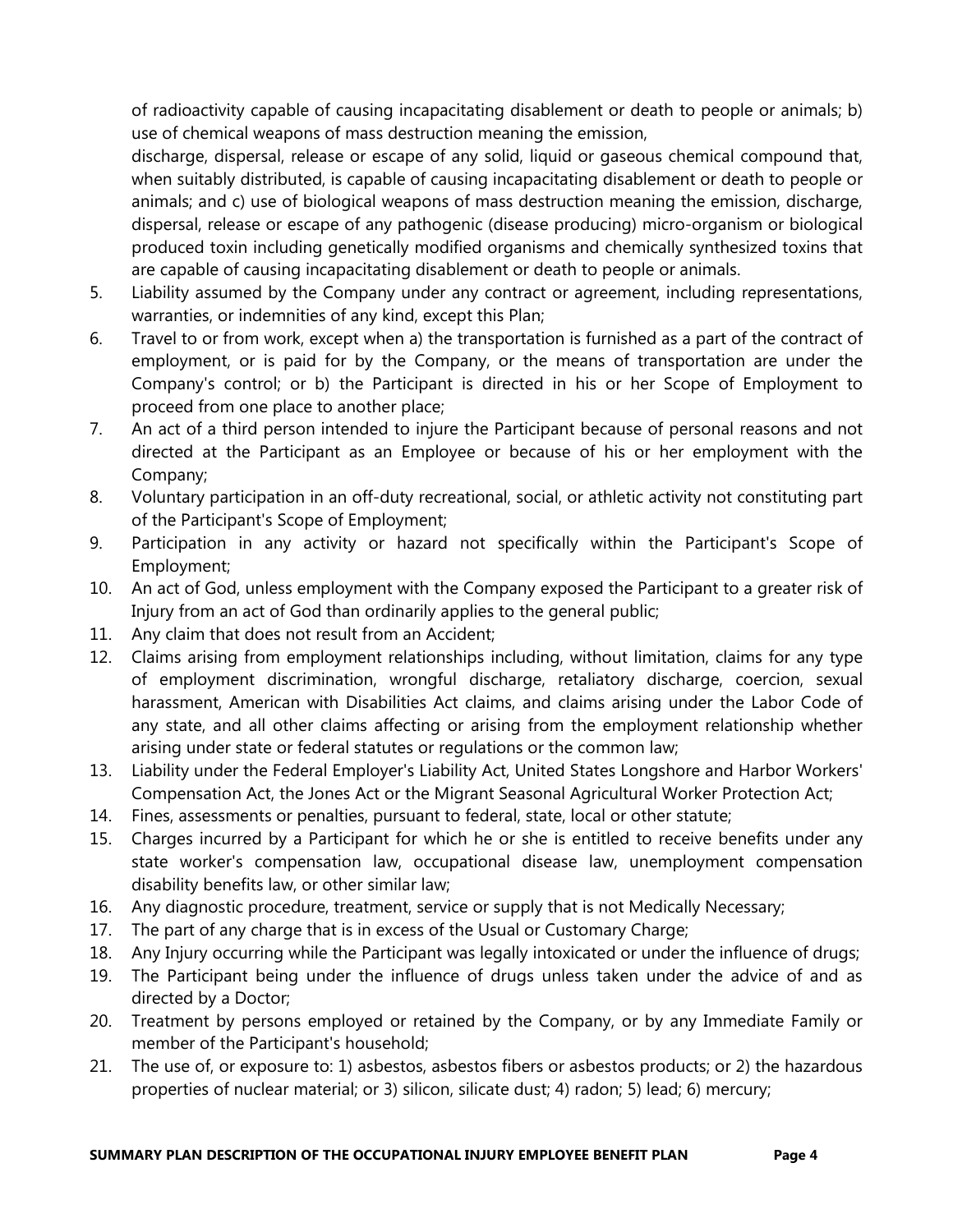- 22. All statutory causes of action including, but not limited to, Title VII Civil Rights Act of 1964, Civil Rights Act of 1991, Civil Rights Act of 1866, Age Discrimination In Employment Act, Employee Retirement Income Security Act (except for plan benefits awarded under actions brought pursuant to §502(a)(1)(9B) of ERISA, 29 U.S.C. §1132(a)(1)(B), Fair Labor Standards Act, Bankruptcy Code, Texas Commission on Human Rights, Texas Worker's Compensation Act, Railway Labor Act and National Labor Relations Act;
- 23. The following common law causes of action alleged against the Company by a Participant: a) claims under any contract of employment whether written, oral, or implied; b) a breach of duty of good faith and fair dealing; c) breach of non-competition agreements; d) claims for tortuous interference with contractual relations; e) intentional or negligent infliction of emotional distress; and f) claims based on assault and battery, defamation, invasion of privacy, false light publicity, negligent invasion of privacy, misrepresentation and fraud, false imprisonment, false arrest, malicious prosecution, unreasonable search, and retaliatory discharge;
- 24. Any obligation imposed by a Workers' Compensation, occupational disease, unemployment compensation, disability benefits or similar law;
- 25. Infections of any kind regardless of how contracted, except bacterial infections that are directly caused by botulism, ptomaine poisoning or an accidental cut or wound during the Participant's Scope of Employment independent and in the absence of any underlying sickness, disease or condition including, but not limited to, diabetes;
- 26. Travel or flight in or on (including getting in or out of, or on or off of) an airplane, helicopter or any other device used for aerial navigation, if the Participant is: a) flying in an aircraft that is rocket propelled; b) flying in any aircraft used for aerobatics, racing or endurance test, crop dusting or seeding or fertilizing or spraying, fighting a fire, any exploration or pipe or power line patrol, the pursuit of animals or birds, aerial photography, banner towing or skywriting or any test or experimental usage; c) flying when a special permit or waiver from the proper authority has to be issued; d) riding as a passenger in any aircraft not intended or licensed for the transportation of passengers; e) performing, learning to perform or instructing others to perform as a pilot or crew member of any aircraft; f) riding as a passenger in an aircraft owned, leased or operated by the Company;
- 27. Any Pre-Existing Condition;
- 28. Occupational Disease, except as stated in Section 10, below;
- 29. Cumulative Trauma, except as stated in Section 10, below;
- 30. Osteoarthritis, arthritis, or any other degenerative process of the joints, bones, tendons or ligaments;
- 31. Mental trauma and mental, nervous, emotional or psychological conditions or disorders;
- 32. The medical or surgical treatment of sickness, disease, mental incapacity or bodily infirmity whether the loss results directly or indirectly from the treatment;
- 33. Stroke or cardiovascular accident or event; myocardial infarction or heart attack; coronary thrombosis; aneurysm, regardless of cause;
- 34. The Participant's horseplay was a producing cause of the injury.
- 35. An Occurrence for which the Participant could receive benefits under any state workers' compensation law, or occupational disease law, or unemployment compensation, or disability benefits law, or other similar law.
- 36. Charges for medical services performed by:
	- a. a person who normally lives with the Participant; or

# SUMMARY PLAN DESCRIPTION OF THE OCCUPATIONAL INJURY EMPLOYEE BENEFIT PLAN Page 5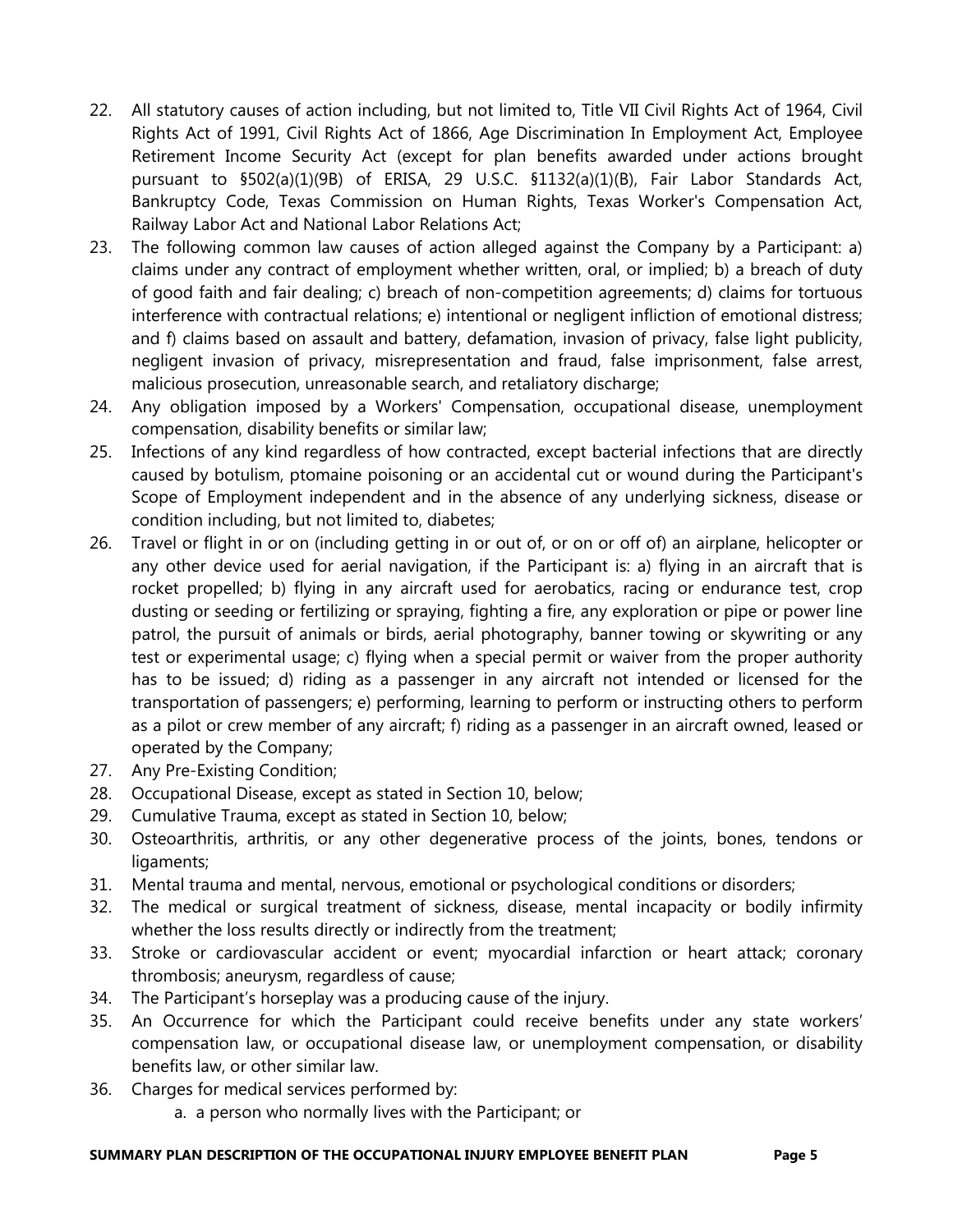- b. the spouse of the Participant; or
- c. a parent of the Participant or of the Participant's spouse; or
- d. a child of the Participant or of the Participant's spouse or
- e. a brother or sister of the Participant or of the Participant's spouse.

# 7. ACCIDENTAL MEDICAL EXPENSE BENEFIT

 A participant is eligible for Accidental Medical Expense Benefits for Covered Expenses that result directly, and from no other cause, from bodily Injury that results from an Occurrence. The cumulative amount of Accidental Medical Expense Benefits is subject to the Maximum Accidental Medical Expense Benefit shown in the Schedule of Benefits in Item No.10 and the Benefit Period stated in Item No. 7 of the Benefits Schedule. This amount will accumulate to the Combined Single Limit and will be less any payments made to or on behalf of the Participant under the Plan for the same Occurrence.

Accident Medical Expense Benefits are only payable:

1. for Usual, Customary and Reasonable Charges incurred for the Appropriate Care of a Covered Person; and

2. for Covered Expenses that are Medically Necessary; and

3. for Covered Expenses incurred within the Benefit Period shown in the Schedule of Benefits, provided the first charges were incurred within the Time Period for Initial Loss shown in the Schedule of Benefits.

No benefits will be reimbursed for any expenses incurred that are in excess of Usual, Customary and Reasonable Charges, are not Medically Necessary or any expenses that are eligible for payment or reimbursement under any other medical expense plan or policy.

Covered Expenses are:

1. Hospital or Skilled Nursing Facility charges. Hospital room and board charges are limited to the cost of a semi-private room unless the Covered Person's condition requires confinement in a private room or intensive care unit;

2. Medical, surgical, podiatric, optometric, dental (limited to Injury to sound natural teeth), Nurse, and physical therapy services provided by or at the direction of a Doctor;

3. Chiropractic Care provided it is recommended by a Doctor for the treatment of the Employee's Occupational Injury and services are not rendered by the Doctor recommending the treatment;

4. Physical rehabilitation services performed by a licensed occupational therapist provided by or at the direction of a Doctor;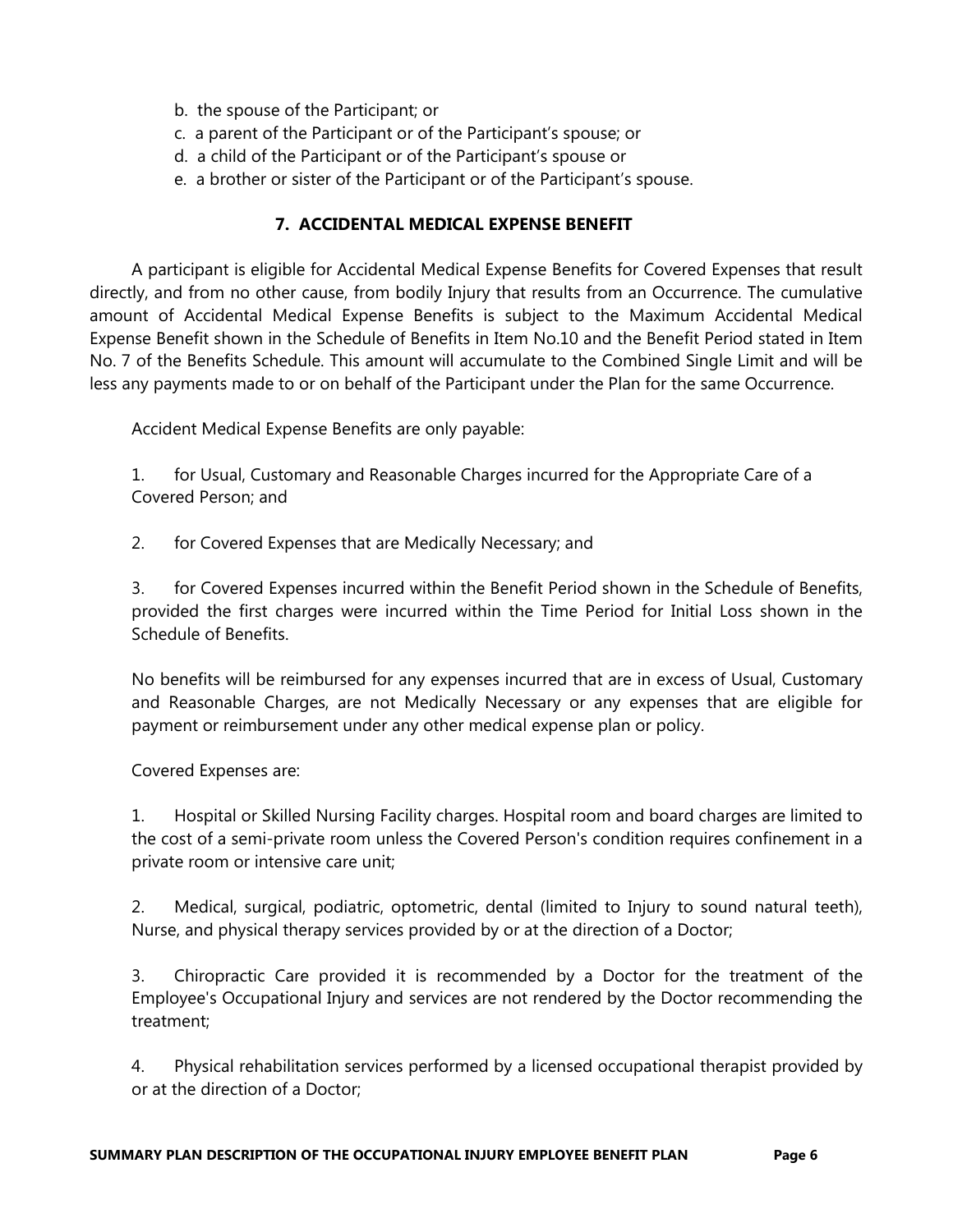5. Charges for medical or surgical treatment, services, supplies, prescription drugs and any other service that is Medically Necessary;

6. Charges for Medical Emergency ground ambulance services.

Payment of Accidental Medical Expense Benefits is further subject to:

- a. The Combined Single Limit Per Participant and Per Occurrence stated in Items Nos. 12(a) and 12(b) of the Benefit Schedule;
- b. the Annual Aggregate stated in Item No. 12(c) of the Benefit Schedule; and
- c. The Benefit Period stated in Item No. 7 of the Benefit Schedule.

# 8. ACCIDENTAL DEATH, DISMEMBERMENT AND PARALYSIS BENEFIT

 If Injury to the Participant results, within the Time Period for Loss shown in Item No. 11 of the Benefits Schedule, in any one of the losses shown below, the Participant (or his designated beneficiary in the case of death) is eligible for the Accidental Death, Dismemberment and Paralysis Benefit stated in Item No. 11 of the Benefit Schedule in the percentage shown below for that loss. If multiple losses occur, only one Benefit amount, the largest, will be paid for all losses due to the same Accident. The amount paid as Accidental Death, Dismemberment and Paralysis Benefits will accumulate to the Combined Single Limit shown in the Schedule of Benefits and will be less any payments made to or on behalf of the Participant under the Plan for the same Covered Occurrence.

| Covered Loss                            | <b>Benefit Amount</b>     |
|-----------------------------------------|---------------------------|
| Life                                    | 100% of the Principal Sum |
| Quadriplegia                            | 100% of the Principal Sum |
| Two or more Members                     | 100% of the Principal Sum |
| One Member                              | 50% of the Principal Sum  |
| Hemiplegia                              | 50% of the Principal Sum  |
| Paraplegia                              | 50% of the Principal Sum  |
| Thumb and Index Finger of the Same Hand | 25% of the Principal Sum  |
| Four Fingers of the Same Hand           | 25% of the Principal Sum  |

"Quadriplegia" means total Paralysis of both upper and lower limbs. "Hemiplegia" means total Paralysis of the upper and lower limbs on one side of the body. "Paraplegia" means total Paralysis of both lower limbs or both upper limbs. "Paralysis" means total loss of use. A Doctor must determine the loss of use to be complete and not reversible at the time the claim is submitted.

"Member" means Loss of Hand or Foot, Loss of Sight, Loss of Speech, and Loss of Hearing. "Loss of Hand or Foot" means complete Severance through or above the wrist or ankle joint. "Loss of Sight" means the total, permanent Loss of Sight of one eye. "Loss of Speech" means total and permanent loss of audible communication that is irrecoverable by natural, surgical or artificial means. "Loss of Hearing" means total and permanent Loss of Hearing in both ears that is irrecoverable and cannot be corrected by any means. "Loss of a Thumb and Index Finger of the Same Hand" or "Loss of Four Fingers of the Same Hand" means complete Severance through or above the metacarpophalangeal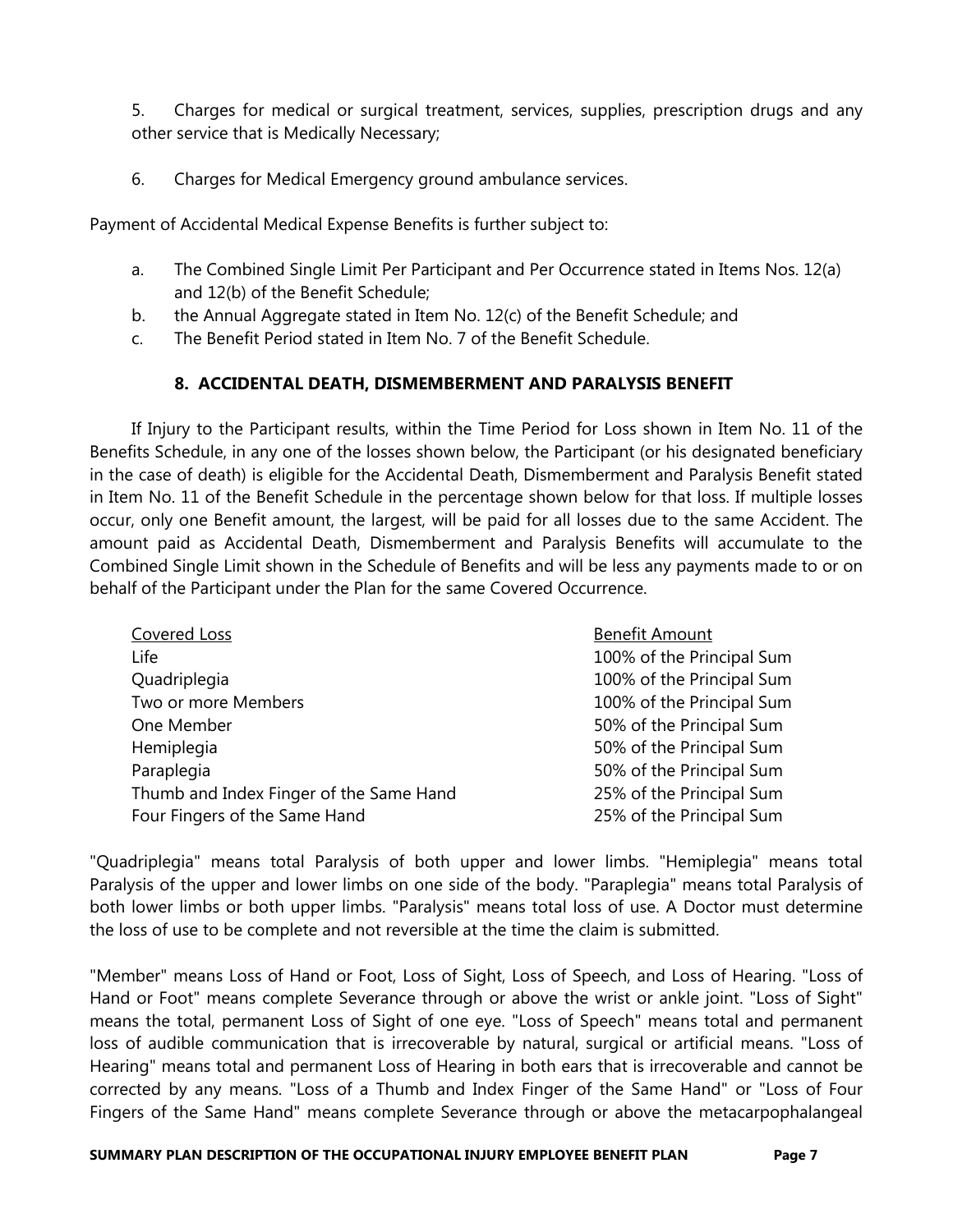joints of the same hand (the joints between the fingers and the hand). "Severance" means the complete and permanent separation and dismemberment of the part from the body.

Payment of Accidental Death, Dismemberment and Paralysis Benefits is further subject to:

- a. The Combined Single Limit Per Participant and Per Occurrence stated in Items Nos. 12(a) and 12(b) of the Benefit Schedule; and
- b. the Annual Aggregate stated in Item No. 12(c) of the Benefit Schedule.

# 9. WEEKLY DISABILITY BENEFITS

 A Participant is eligible for the Weekly Disability Benefit shown in the Benefits Schedule if a Participant is Temporarily Disabled by an Occupational Injury that is a direct result of, and from no other cause but, a Covered Occurrence. The eligible amount under this benefit is subject to the Maximum Benefit shown in the Schedule of Benefits. This amount will accumulate to the Combined Single Limit and will be less any reimbursements made for the Covered Participant under the Plan for the same Covered Occurrence.

The Temporary Disability must begin within the Time Period for Initial Loss shown in the Schedule of Benefits. A Participant is eligible for Weekly Disability Benefits from the first day of Temporary Disability when:

1. the applicable Benefit Waiting Period shown in the Schedule of Benefits for this benefit is satisfied; and

2. the Participant provides the Plan Administrator with satisfactory proof of Temporary Disability and of being under the Appropriate Care of a Doctor.

Disability Benefits will be reimbursed on a weekly basis at the lesser of the Percentage of Average Weekly Earnings minus Other Income Benefits or the Maximum Weekly Benefit shown in the Schedule of Benefits subject to the Combined Single Limit. Once a Participant is eligible to receive Temporary Disability Benefits and is Temporarily Disabled for any period of time less than a full week, the Participant is eligible for 1/7th of the Weekly Benefit for each day the Participant is Temporarily Disabled.

If the Participant remains Temporarily Disabled but is able to return to work on a part-time basis or earning less than his or her Average Weekly Earnings, he or she will be deemed Partially Disabled. The Participant's Weekly Disability Benefit will be reduced by the amount of the Participant's earnings during the period of Partial Disability.

No reimbursement will be made if the Participant refuses to participate in any medically recommended rehabilitation program or if the Temporary Disability is treatable by medical care that is reasonable and of a form that an ordinary prudent person in the same or similar circumstances would undergo and the Participant has not availed himself or herself of the treatment.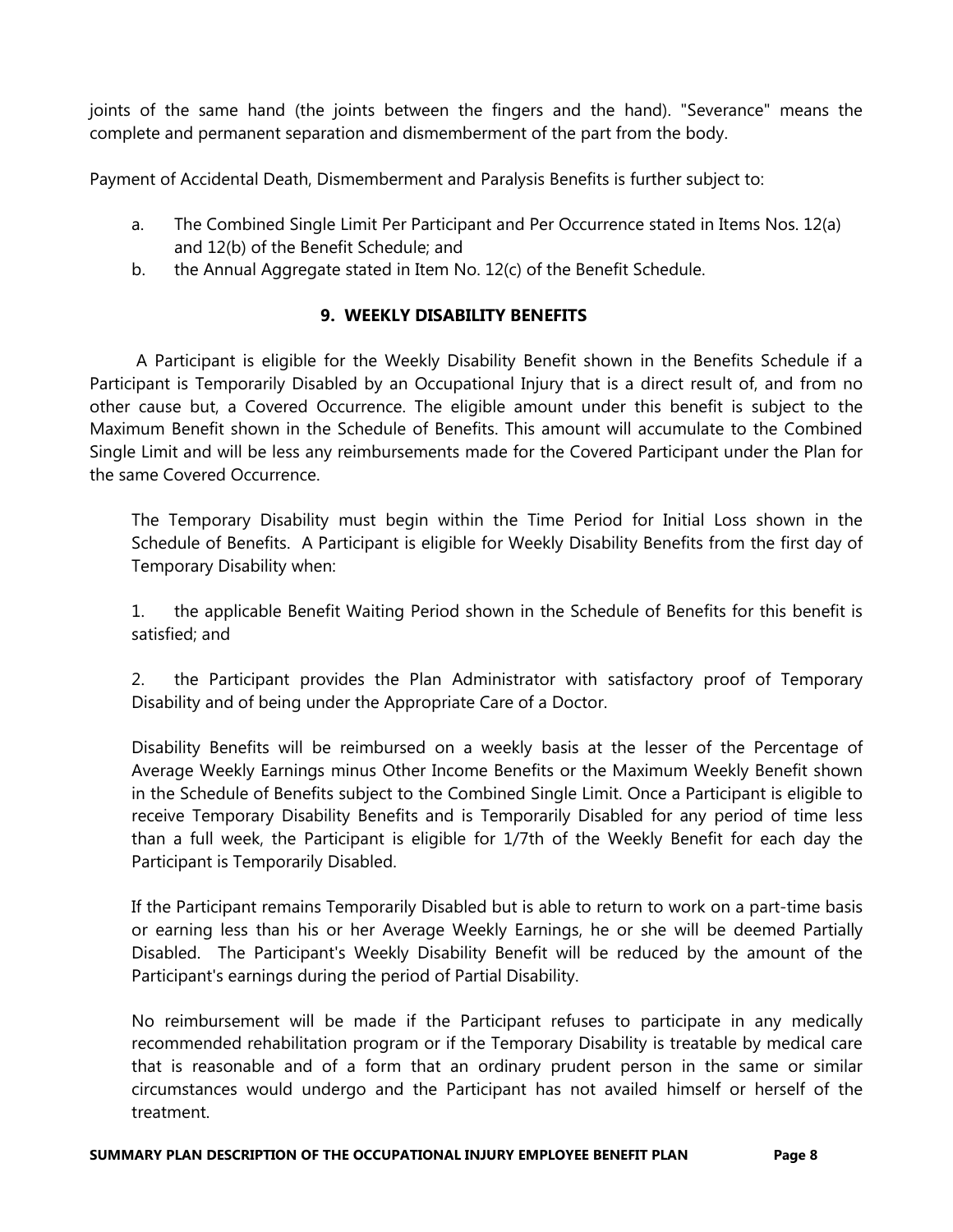A participant shall no longer be entitled to Weekly Disability Benefits after the first of the following dates:

- 1. the date the Participant dies; or
- 2. the date the Participant is no longer Temporarily Disabled; or
- 3. the date the Benefit Period shown in the Schedule of Benefits ends; or
- 4. the date the Participant fails to submit satisfactory proof of continuing Disability.

Once a Participant's Weekly Disability Benefits are eligible for reimbursement under the Plan, separate periods of Disability resulting from the same or related causes are a continuous period of Disability unless the Participant can return to Active Service for 14 or more consecutive days. A period of Disability is not continuous if separate periods of Disability result from unrelated causes or the later Disability occurs after eligibility under the Plan ends. A Participant is not eligible for Weekly Disability Benefits for successive periods of Disability that result from entirely different and unrelated causes unless such periods of Disability are separated by at least one full day during which the Participant is not Disabled and returns to Active Service.

Payment of Weekly Disability Benefits is further subject to:

- a. The Combined Single Limit Per Participant and Per Occurrence stated in Items Nos. 12(a) and 12(b) of the Benefit Schedule;
- b. the Annual Aggregate stated in Item No. 12(c) of the Benefit Schedule; and
- c. The Benefit Period stated in Item No. 7 of the Benefit Schedule.

# 10. OCCUPATIONAL DISEASE / CUMULATIVE TRAUMA BENEFITS

A Participant is eligible for Accidental Medical Expense Benefits for Covered Expenses shown in the Benefits Schedule that result directly, and from no other cause, from an Occupational Disease or Cumulative Trauma to a Participant while he or she is performing within his or her Scope of Employment. A Participant is also eligible for a Weekly Disability Benefit shown in the Benefits Schedule if a Participant is Temporarily Disabled as a direct result of and from no other cause by an Occupational Disease or Cumulative Trauma while he or she is performing within his or her Scope of Employment. The Weekly Disability Benefits and the Accidental Medical Expense Benefits under this section are subject to the Benefit Period stated in Item No. 7 of the Benefits Schedule. Any amount paid for a benefit relating to Occupational Disease or Cumulative Trauma will accumulate to the Combined Single Limit and will be less any payments made to or on behalf of the Participant under the Plan for any Occurrence or Occupational Disease or Cumulative Trauma.

Benefits available for Occupational Disease and Cumulative Trauma are subject to the terms, conditions and exclusions relating to Accidental Medical Expense Benefits and Weekly Disability Benefits set forth in this Plan. Further, benefits for Occupational Disease and Cumulative Trauma are subject to the following additional conditions: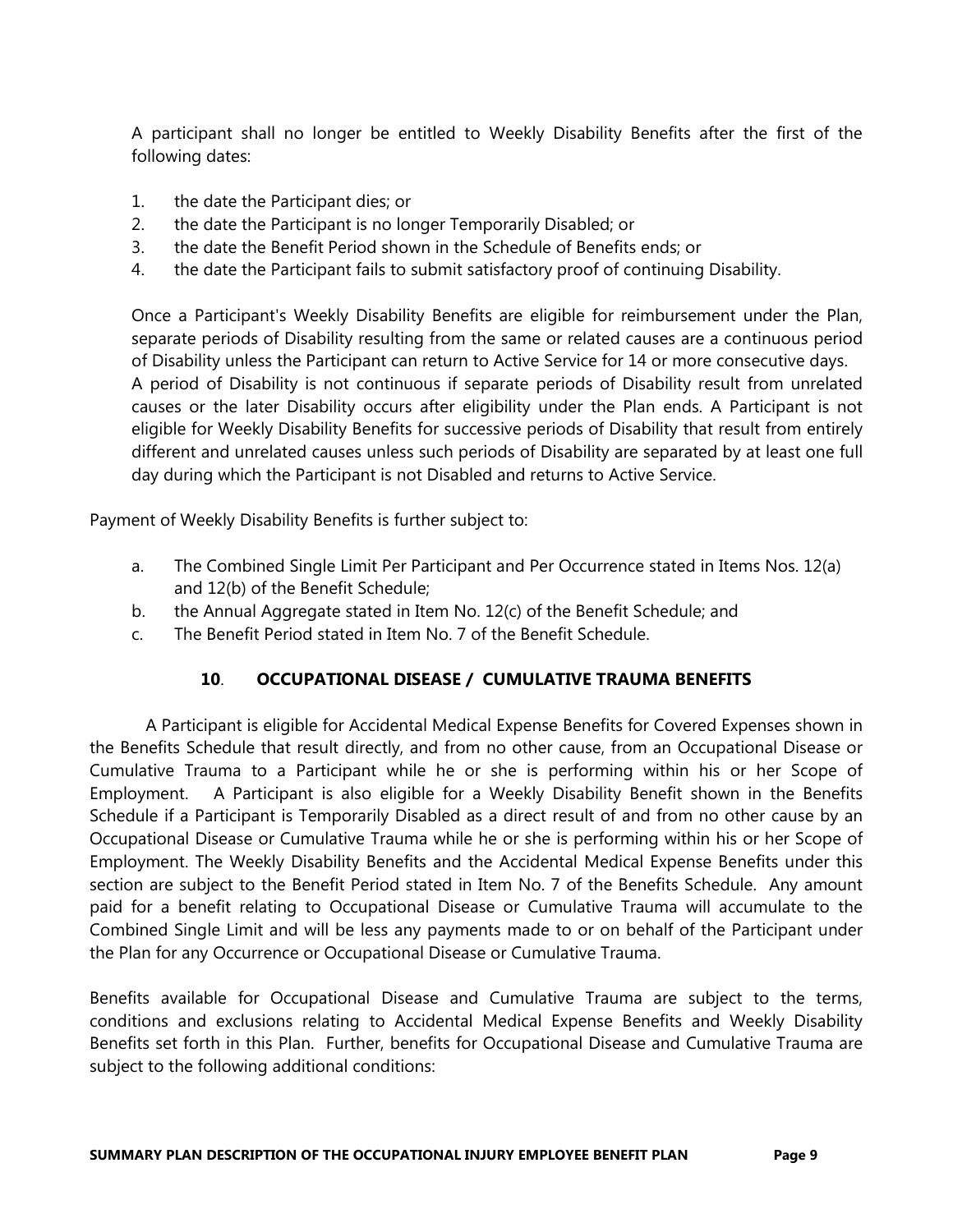1. The Occupational Disease must first manifest itself during the Plan Term and while the Participant is eligible for benefits under the Plan. It must be caused solely by a Disease producing agent or agents found present in the Participant's occupational environment.

2. All Occupational Diseases suffered by any one Participant due to exposure to the same or related Disease producing agent within the Scope of Employment will be considered a single Occurrence of the Occupational Disease.

3. The last day of the Participant's last exposure to the conditions causing or aggravating the Cumulative Trauma must take place during the Plan Term and while the employee is a Participant in the Plan.

4. All Cumulative Trauma suffered by any one Participant due to the combined effect of the same or related physical activities within the Scope of Employment will be considered a single Occurrence of the Cumulative Trauma.

5. The Participant must be diagnosed by, and under the Appropriate Care of, a Doctor for the Occupational Disease or Cumulative Trauma during the Plan Term.

Any reference in the Plan to the date of an Occupational Injury, Accident or Occurrence means, for the purposes of Occupational Disease, the date that the Covered Person was last exposed to the Disease producing agent or agents in his or her occupational environment, or for the purposes of Cumulative Trauma, the date that the Covered Person last performed the activities causing the condition.

The following definitions also apply to the Occupational Disease/Cumulative Trauma Benefits

"Disease" means a condition marked by a pronounced deviation from the normal healthy state of an Employee that is first diagnosed or treated by a Doctor while this Plan is in force with regard to the person whose sickness is the basis of a claim.

"**Cumulative Trauma**" means Injury to a Participant, occurring within his or her Scope of Employment, and which is caused by the combined effect of repetitious, physically traumatic activities extending over a period of time. Cumulative Trauma excludes Occupational Injury.

"Occupational Disease" means a disease arising out of the Covered Person's duties in his or her Scope of Employment, that causes damage or harm to the physical structure of the body. Occupational Disease includes other diseases or infections that naturally result from workrelated diseases.

**Eligibility.** Every Participant is eligible to receive benefits under this Plan. However, initial receipt and continuing receipt of benefits is contingent upon compliance with the terms and conditions of this Plan. A Participant who fails to comply with the conditions and requirements herein shall not be entitled to receive or continue to receive benefits.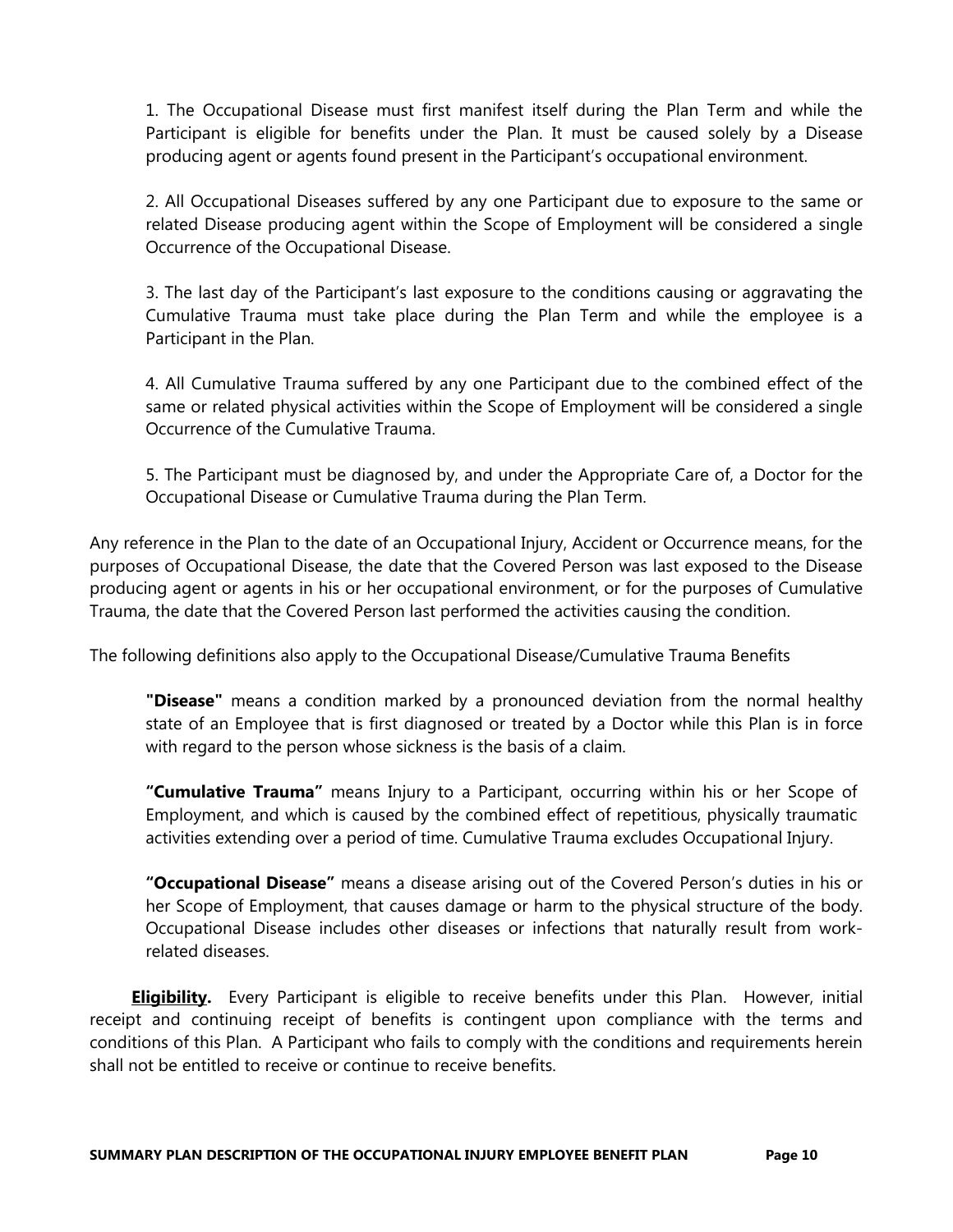**Immediate Medical Assistance.** The provision of immediate medical assistance is not an admission of negligence or liability of the Company and shall not constitute a determination that the Participant is entitled to further benefits under this Plan.

Acceptance of Medical Treatment. The acceptance of medical treatment by a Participant shall not obligate the Company to pay any or all related medical expenses if it is determined that the injury or illness is not an Occurrence as provided herein.

Medical Advice. The Company will provide for the continuing medical care of an injured or ill Participant as described in this Plan only if the Participant follows fully and completely the advice of and/or the course of treatment prescribed by the Provider including, but not limited to, keeping all scheduled appointments and fulfilling the recommended treatment Plan. The failure by a Participant to satisfy these (and all other) Plan conditions shall relieve the Company of any obligation to provide continuing benefits under this Plan.

# 11. SUBROGATION

 If the Participant's injury is caused by a third party's wrongful act or negligence, the following provisions shall apply.

 In order to receive any Plan benefits for that injury, the Participant or the Participant's legal representative (or in the case of the Participant's death, the Participant's estate) must agree in writing: (i) that the Employer (as the source for payment of benefits under the Plan) will be subrogated to any recovery (irrespective of whether there is recovery from the third party of the full amount of all claims against the third party) or right of recovery against that third party; (ii) not to take any action that would prejudice the Employer's subrogation rights; (iii) to cooperate in doing what is reasonably necessary to assist the Employer in any recovery including, but not limited to, signing and delivering documents to evidence or secure the right of recovery; and (iv) to include in any liability claim against any third party any benefits payable to or on behalf of the injured party under this Plan.

 The Employer will be subrogated only to the extent of the Plan benefits paid because of that injury.

 Subrogation rights of the Employer under this Article II will not be jeopardized merely because the Employer fails to recognize its right of subrogation until after paying Plan benefits, or if the Employer recognizes its right of subrogation, but fails to obtain the necessary consent before paying Plan benefits. Any Plan benefits paid to Participant, his legal representative, or his estate must be returned to the Employer immediately in the event the Employer requests the agreement provided for herein and the recipient of such Plan benefits fails or refuses to execute or comply fully with such an agreement.

 The Participant, by participation in this Plan, agrees that his estate and the legal representative of such estate shall be obligated to agree that the Employer will be subrogated to any recovery or right of recovery the estate has against any third party with respect to the Occurrence or with respect to any wrongful death claim or action.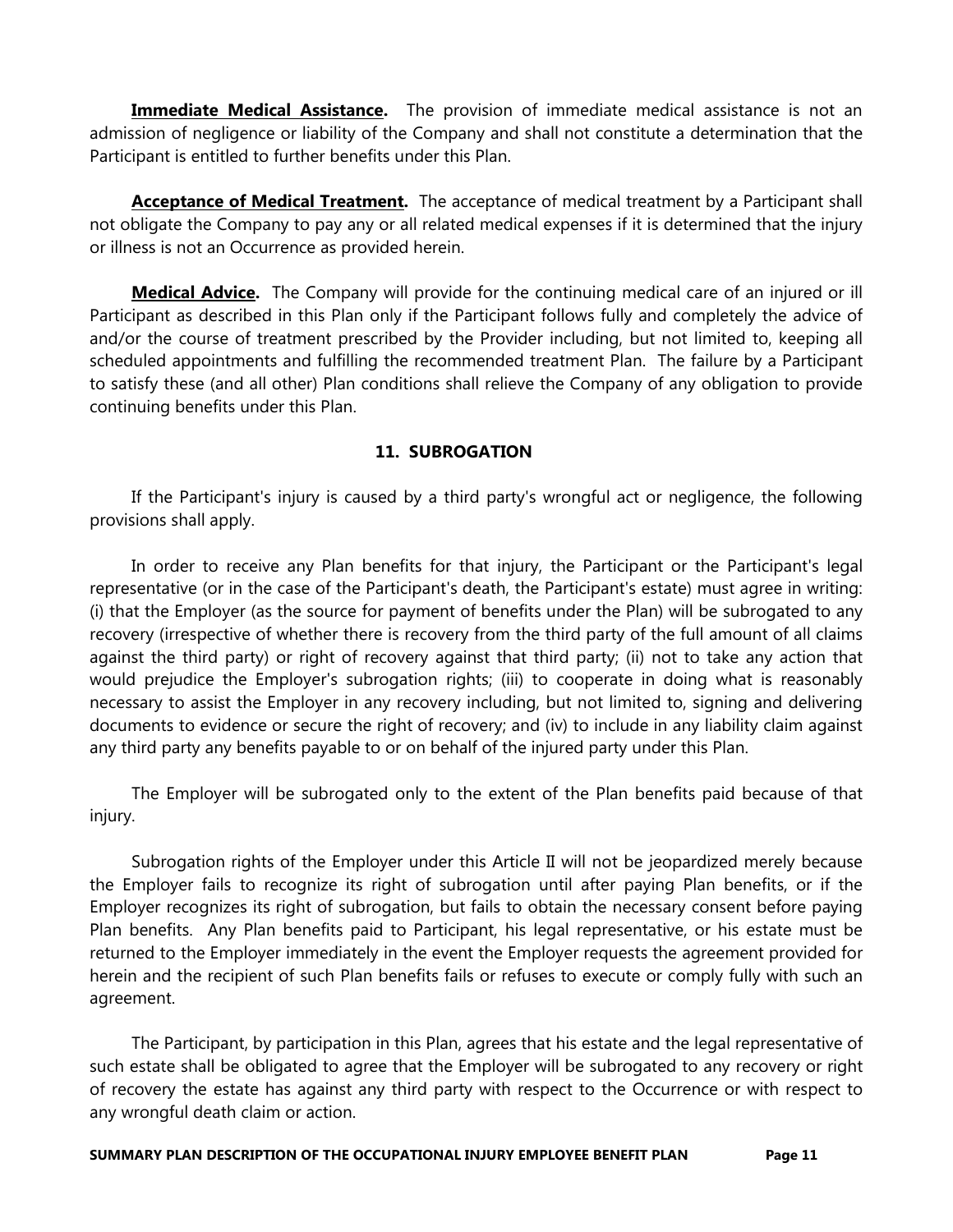# 12. SUSPENSION OF BENEFITS

 A Participant's entitlement to continuing benefits under this Plan may be forfeited, suspended, or discontinued if the Participant fails to comply with or satisfy any of the requirements or provisions of this Plan. Without limiting the foregoing, and by way of example only, a Participant shall not be entitled to benefits under this Plan if:

- (a) the Occurrence or alleged Occurrence is (i) not an Occurrence covered by this Plan, (ii) determined by the Plan Administrator to be intentional or feigned, or (iii) determined by the Plan Administrator to be an attempt to defraud the Company;
- (b) the Occurrence is not reported immediately to the Supervisor or designee;
- (c) the Participant utilizes a health care provider other than an authorized Provider;
- (d) the Participant fails to follow the treatment and advice prescribed by the Provider;
- (e) the Participant does not obtain treatment within 30 days of an on-the-job-injury;
- (f) the Participant refuses or fails to obtain a second opinion prior to surgery, if requested to do so by the Plan Administrator;
- (g) the Participant fails to give the Company a weekly progress report by contacting the Company once each week while receiving benefits;
- (h) the Participant fails to report to his Supervisor for work immediately upon being released in whole or in part by the Provider to return to work;
- (i) the Plan Administrator determines that the Participant was under the influence of drugs or alcohol at the time of the Occurrence;
- (j) the Plan Administrator determines that the Occurrence was caused by horseplay, scuffling, fighting, altercation, or other inappropriate behavior;
- (k) the Participant fails to execute immediately upon request a medical authorization for release of medical records to the Third Party Administrator;
- (l) the Plan Administrator determines the injury resulted from an intentional or willful act of the Participant or of another;
- (m) the Plan Administrator determines that at the time of the injury, the Participant was in violation of state, federal, or local law;
- (n) the Participant tests positive for drugs or alcohol;
- (o) the Occurrence arises from or is aggravated by a pre-existing condition;
- (p) the Participant becomes employed by another employer while receiving benefits under this Plan;
- (q) the Participant fails to provide a complete statement, affidavit, or deposition upon request by the Plan Administrator concerning the incident that the Participant believes resulted in an injury;
- (r) the Participant was untruthful in regard to any aspect of the required information supplied as part of the employment process including, without limitation, information as to physical or mental abilities to perform the job; and
- (s) the Participant refuses to submit to drug and/or alcohol testing.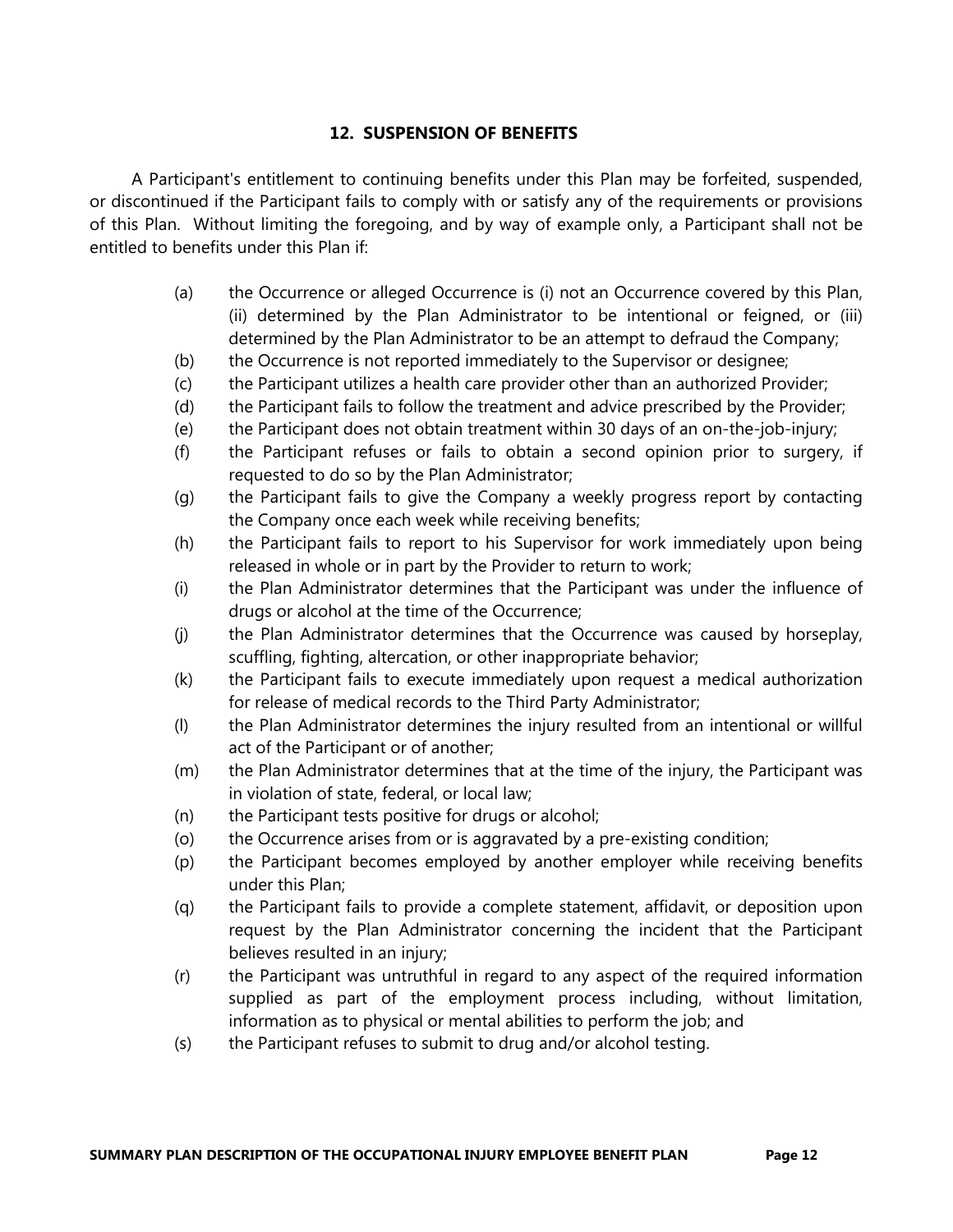# 13. COORDINATION OF BENEFITS

 If a Participant is covered under one or more other plans including, but not limited to, automobile or health insurance, the benefits payable for expenses under this Plan incurred in a calendar year will be reduced by the amount of any benefits payable by such other plan so that the total benefits paid with respect to any one Accident or Occurrence will not exceed 100% of the expenses incurred. The Plan Administrator will determine which plan is the primary plan that will pay its benefits first according to the following rules. When only one of the plans has a coordination of benefits provision, then the plan without such a provision will be the primary plan. If both plans have such a provision, the plan under which the Participant is covered as an Employee will be the primary plan. If both of the foregoing rules do not establish which plan is the primary plan, then the plan that has covered the person for the longer period of time will be the primary plan.

# 14. FRAUDULENT CLAIMS

 Participants submitting fraudulent claims for injuries allegedly suffered on-the-job are subject to criminal penalties. If the Company believes that an injury or illness claim is fraudulent in any manner, such claim will be denied and the Participant may be subject to disciplinary action up to and including termination and any legal remedies available to the Company.

# 15. CLAIM PROCEDURE

**Reporting.** A Participant must immediately report any Occurrence to his Supervisor or designee. The Participant must report every Occurrence, regardless of the nature or severity. Failure to immediately report an Occurrence may subject the Participant to disciplinary action up to and including termination and preclusion of benefits.

**Drug and Alcohol Screen.** Upon reporting an Injury, a drug and alcohol screen of Participant may be requested where there is a reasonable possibility that drug or alcohol was a contributing factor to the reported Accidental Injury.

**Medical Treatment.** The Participant's treatment and care will be conducted as follows:

- A. The Participant will be sent to a Provider. Participant will be required to accept referral within an approved referral network so that the cost of treatment for the Occurrence will be maintained by the Company. If a Participant chooses to go to a physician of his choice, the Company will not be responsible for such expenses incurred by the Participant. In addition, the Company reserves the right to require that a Participant undergo an initial and subsequent evaluation by a Provider prior to allowing the Participant to return to work after an Occurrence.
- B. The Company will pay for all prescription drugs prescribed by an authorized Provider in treatment of an injury.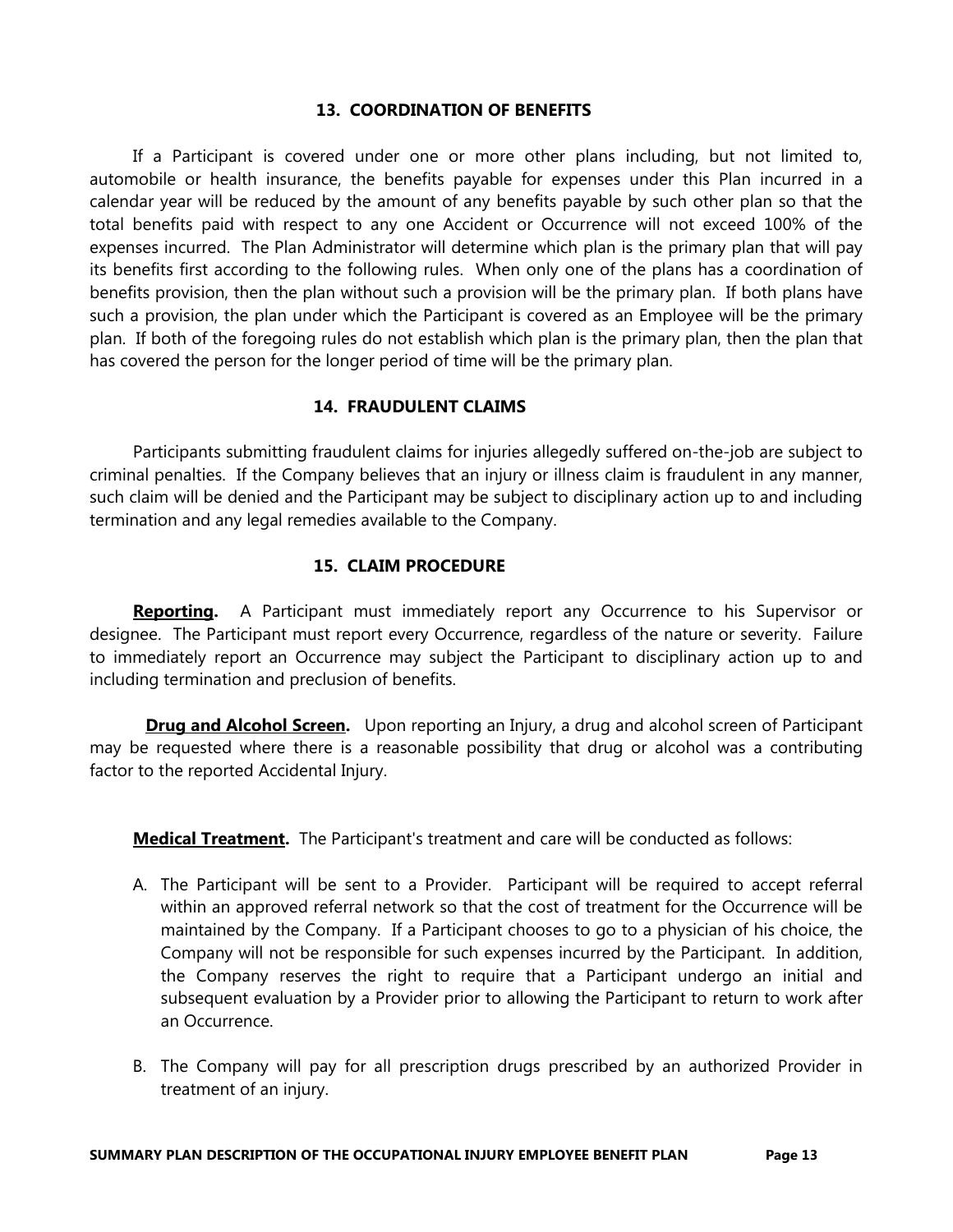Second Opinion. The Plan Administrator may require a second or additional medical opinions relating to any Occurrence. Failure of a Participant to submit to a second opinion upon request may result in denial of benefits under this Plan.

**Incapacity.** After initial treatment, the Provider may instruct the Participant not to return to work pending further treatment and until released at a later date. The Participant must report for work immediately after being released in whole or in part to return to work by the Provider.

**Weekly Contact**. A Participant must contact the Human Resource Department or Safety Department at the facility's office weekly while receiving benefits to report on his progress and expected recovery time. Failure to do so will cause the Participant's entitlement to continuing benefits under this Plan to be discontinued.

**Social Security.** If the Participant receives or is entitled to receive Social Security disability benefits for the same period of time for which salary continuance benefits are payable hereunder, the weekly benefit provided hereunder will be reduced by the total amount of such Social Security disability benefits.

**Failure to Return to Work.** If, after treatment, whether emergency or long term, the authorized Provider releases the Participant to return to work, whether at full capacity, part-time, or light duty, and the Participant fails to return to work, all medical payments and salary continuance benefits will immediately cease.

**Termination.** Upon Participant's separation of employment with the Company, all Weekly Disability Benefits shall cease.

**Claim Procedure.** When a Benefit is due, the Participant should submit his claim requirement within the Reporting of the Plan to the person or office designated by the Plan Administrator to receive claims.

**Independence and Impartiality**. All claims and appeals for disability benefits shall be adjudicated in a manner that ensures the independence and impartiality of the persons involved in making the decision. Decisions regarding hiring, compensation, termination, promotion or similar matters with respect to any individual, including any claims adjudicator, member of the Appeals Committee, or any expert retained by the Plan, shall not be based upon the likelihood that the individual will support the denial of disability benefits. The Plan shall not contract with a medical or vocational expert based on the expert's reputation for outcomes in contested cases, rather than based on the expert's professional qualifications.

Notice of Benefit Determination. The Claims Administrator or Appeals Committee, as applicable, shall provide a Participant with written or electronic notification of the Plan's benefit Determination on review. In the event that a claim for benefits is to be denied in whole or in part, then the Plan Administrator shall provide the Participant or the Participant's representative with written or electronic notification of the Plan's adverse determination. The term "Adverse Benefit Determination" means any of the following : A denial, reduction, or termination of, or a failure to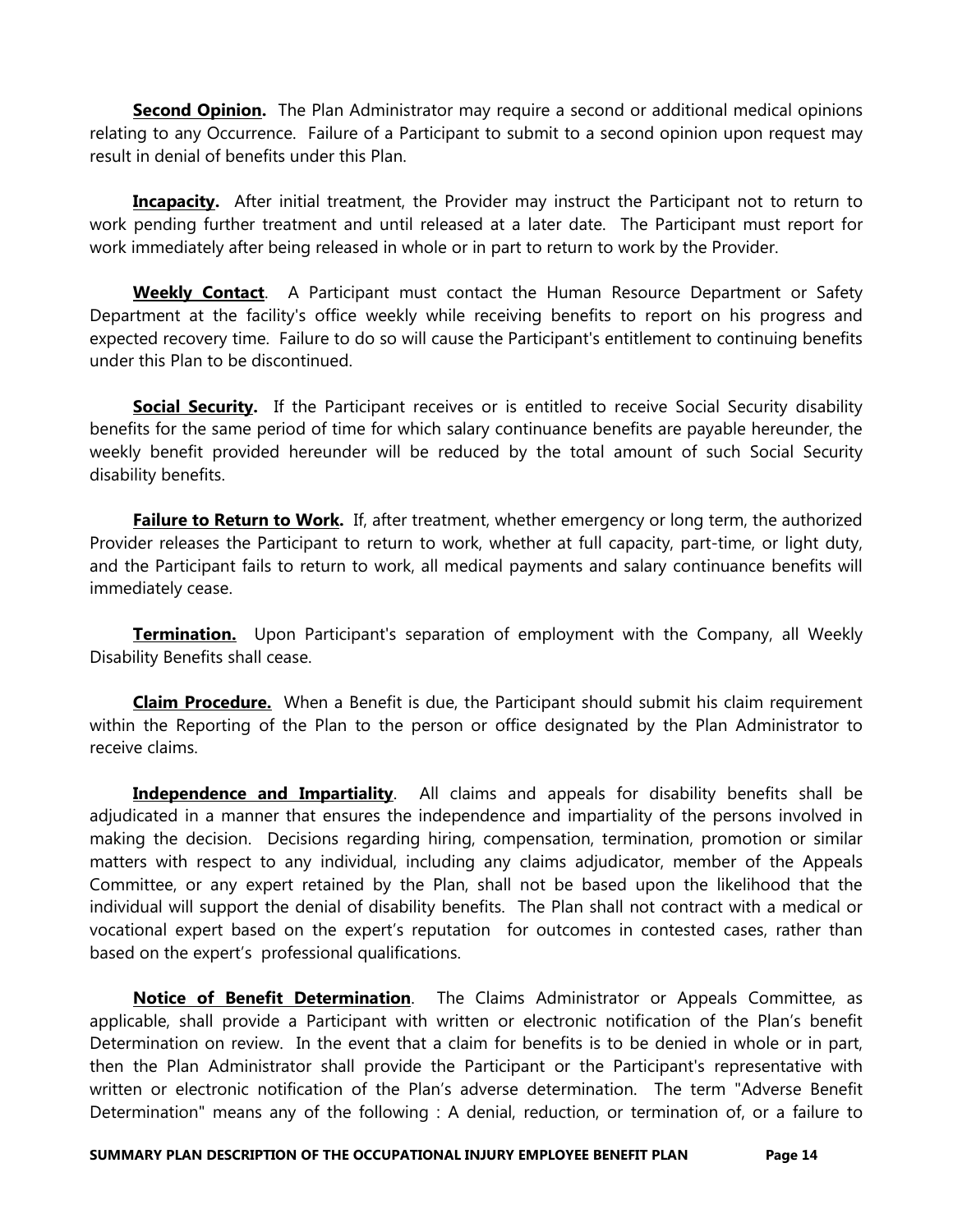provide or make payment (in whole or in part) for, a benefit , including any such denial, reduction , termination, or failure to provide or make payment that is based on a determination of a Participant's or beneficiary's eligibility to participate in a plan, and including , a denial, reduction , or termination of, or a failure to provide or make payment (in whole or in part) for, a benefit resulting from the application of any utilization review , as well as a failure to cover an item or service for which benefits are otherwise provided because it is determined to be experimental or investigational or not medically necessary or appropriate; and any rescission of disability coverage with respect to a Participant or beneficiary (whether or not, in connection with the rescission, there is an adverse effect on any particular benefit at that time). For this purpose, the term "rescission" means a cancellation or discontinuance of coverage that has retroactive effect.

The Adverse Benefit Determination shall contain the following:

(A) A discussion of the decision, which will include an explanation of the basis for disagreeing with or not following: (a) the views presented by the Participant to the Plan of health care professionals treating the Participant and vocational professionals who evaluated the Participant; (b) the views of medical or vocational experts whose advice was obtained on behalf of the Plan in connection with a Participant's Adverse Benefit Determination, without regard to whether the advice was relied upon in making the benefit determination; and (c) a disability determination regarding the Participant presented by the Participant to the Plan made by the Social Security Administration; and

(B) If the Adverse Benefit Determination is based on a medical necessity or experimental treatment or similar exclusion or limit, either an explanation of the scientific or clinical judgment for the determination, applying the terms of the plan to the Participant 's medical circumstances, or a statement that such explanation will be provided free of charge upon request;

(C) reference the specific Plan provisions (including any internal rules, guidelines, protocols, criteria, etc.) on which the determination is based and for claims for Disability Benefits only, instead of the statement set forth above, the notice may alternatively state that such rules, guidelines, protocols, standards or other similar criteria of the Plan do not exist;

(D) A statement that the Participant is entitled to receive, upon request and free of charge, reasonable access to, and copies of, all documents, records, and other information relevant to the Participant's claim for benefits;

(E) a description of any additional material or information necessary for the Participant to perfect the claim for appeal and an explanation of why that material or information is necessary;

(F) a description of the Plan's review procedures and the time limits applicable to those procedures;

(G) a statement of the Participant's right to bring a civil action under section 502(a) of ERISA following an adverse benefit determination upon review; and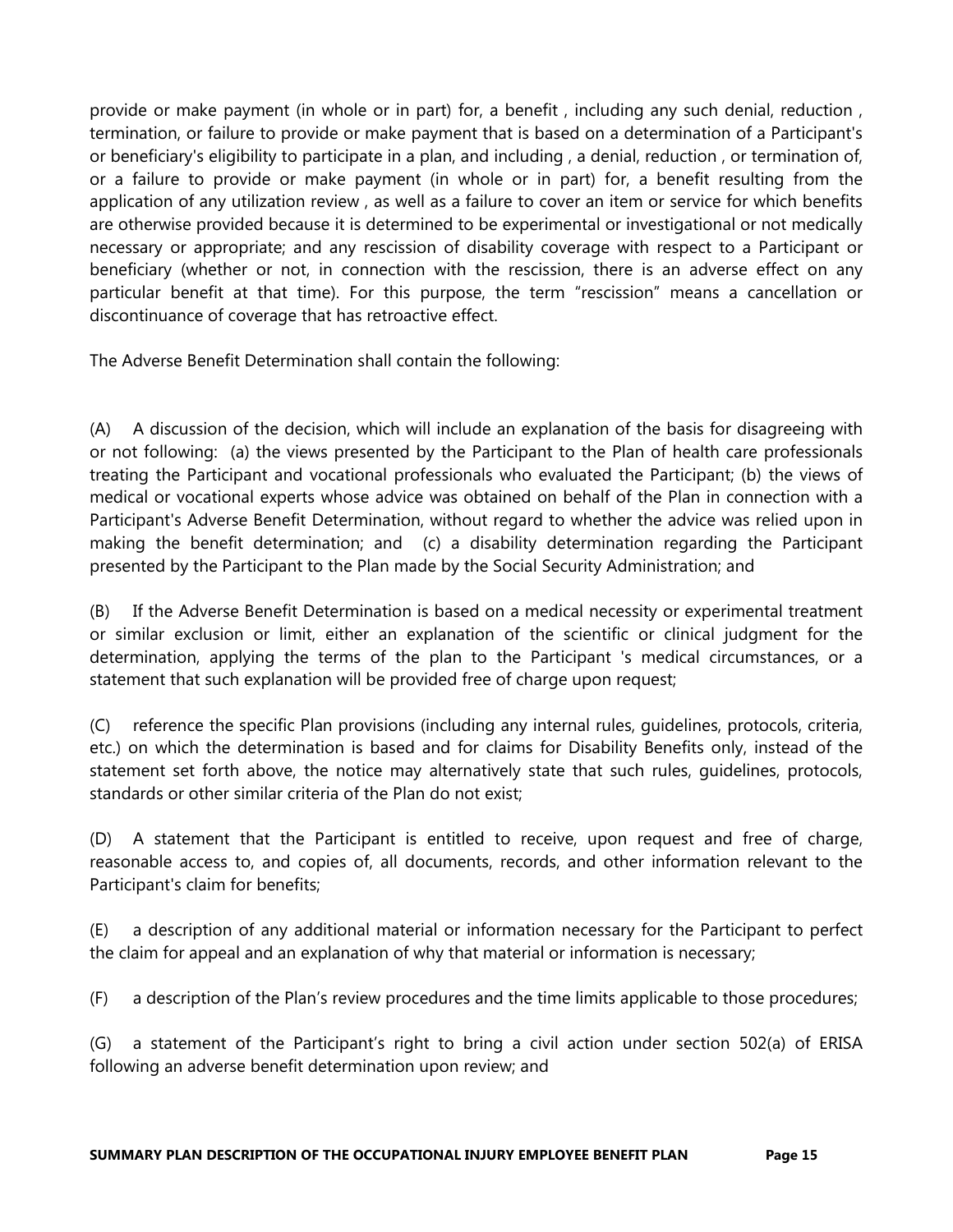(H) in the case of an Adverse Benefit Determination involving a claim for urgent care, a description of the expedited review process applicable to urgent claims; and

(I) any applicable contractual limitations period that applies to the Participant's right to bring such an action, including the calendar date on which the contractual limitations period expires for the claim;

(J) if ten percent or more of the population residing in the county (in which a claims notice is sent) is literate only in the same non-English language, as determined in guidance published by the Secretary of Labor, the Company shall: (i) provide assistance with filing claims and appeals in that non-English language that includes oral language services (such as a telephone customer assistance hotline) that include answering questions in any non-English language and providing assistance with filing claims and appeals in any applicable non-English language, (ii) upon request, provide a notice in that non-English language to the Participant; and (iii) include a non-English statement prominently displayed in the English version of the notice on how to access the non-English language services provided by the Plan.

**Timing of the Notice of Adverse Benefit Decision.** The deadline for providing the notice of a claims Adverse Benefit Decision depends on the type of claim being denied and the reason the claim is being denied, as set forth below.

For claims other than Disability Benefits:

 (a) If the claim is being denied because the Participant or the Participant's representative did not follow the Plan's procedure for submitting the claim, the Plan Administrator must notify the Participant or the Participant's representative of the correct procedure within five days after the claim is received. *Exception for Urgent Care*: If the claim is for urgent care, the notification must be given within 24 hours after the claim is received.

 (b) If the claim is being denied because the Participant or the Participant's representative followed Plan procedures but did not submit sufficient information for the Plan Administrator to determine whether the claim is covered or payable by the Plan, the Plan Administrator shall notify the Participant or the Participant's representative of the additional information needed within five days after receipt of the claim, and the Participant or the Participant's representative shall be given 45 days after the date the notice is received to provide the missing information. The Plan Administrator shall then review the additional information and notify the Participant or the Participant's representative within 15 days after the additional information is received of the Plan's determination with regard to the claim. If no additional information is received during the 45-day response period, the Plan Administrator shall send a notice of claim denial within 15 days after the end of the 45-day period. Exception for Urgent Care: If the claim is for urgent care, the Plan Administrator shall notify the Participant or the Participant's representative of the additional information needed within 24 hours after the claim is received, and the Participant or the Participant's representative shall be given 48 hours to provide the missing information. The Plan Administrator shall then review the additional information and notify the Participant or the Participant's representative within 48 hours after the additional information is received of the Plan's determination with regard to the claim. If no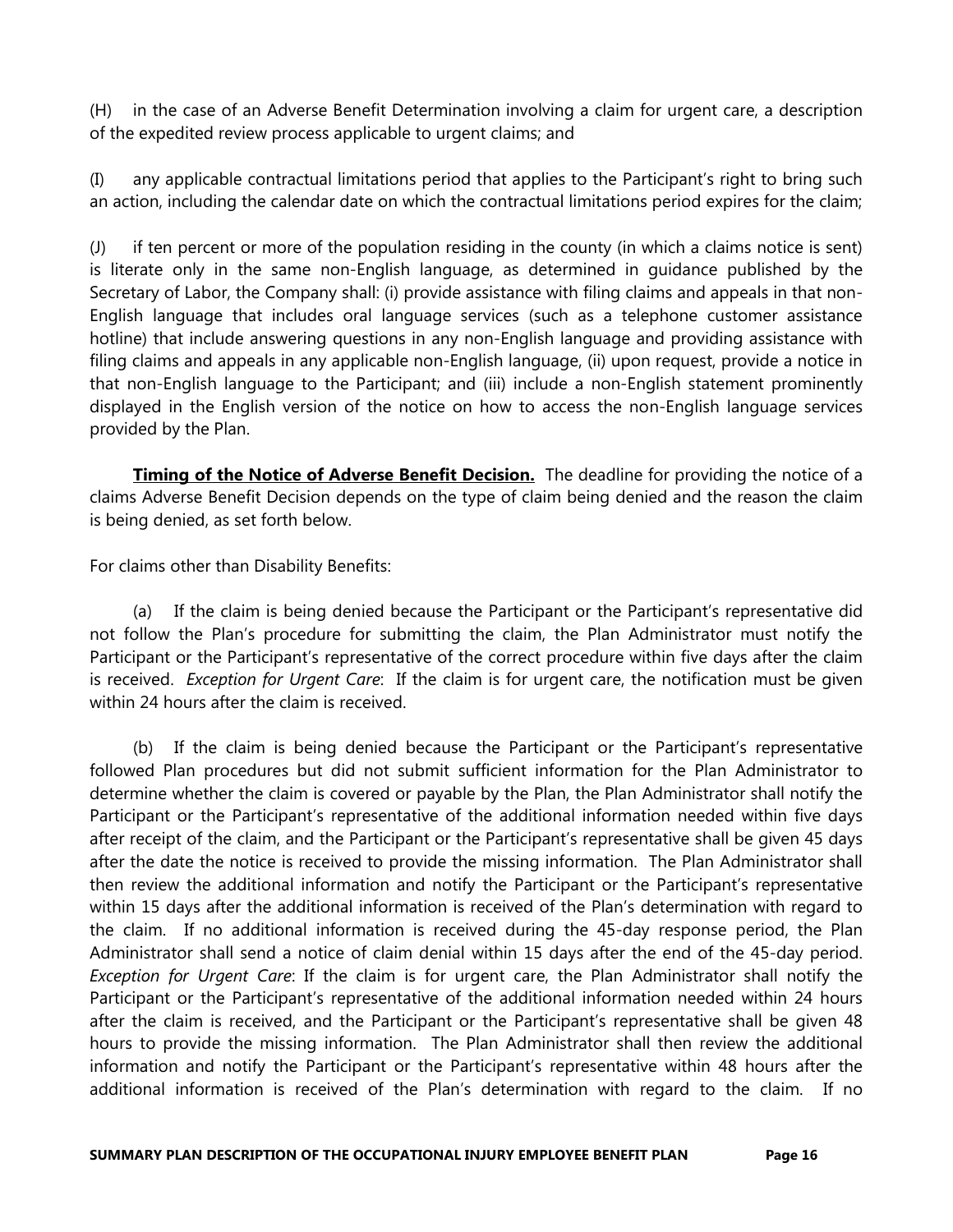additional information is received during the 48-hour response period, the Plan Administrator shall provide a notice of denial of the claim within 48 hours after the end of the response period.

 (c) If the Participant or the Participant's representative has followed Plan procedures and has submitted sufficient information for a determination to be made, but the Third Party Administrator has determined that the claim is to be denied, then the deadline for the Third Party Administrator to provide the notice of denial is 15 calendar days after the receipt of the claim. Exception for Urgent Care: If the claim being denied is for urgent care, then the deadline for providing the notice of denial is 72 hours after receipt of the claim.

 (d) Concurrent Medical Care Decisions - If the Third Party Administrator has approved an ongoing course of medical treatment to be provided over a period of time or number of treatments:

 (i) The Third Party Administrator shall notify the Participant of any reduction or termination by the Plan of such course of treatment. Such reduction or termination shall be considered an Adverse Benefit Determination and the Third Party Administrator shall notify the Participant sufficiently in advance of the reduction or termination to allow the Participant to appeal and obtain a benefit determination on review before the course of treatment is actually reduced or terminated.

 (ii) Any request by a Participant to extend the course of treatment beyond the prescribed period of time or number of treatments previously approved by the Plan that is an Urgent Care Claim shall be decided as soon as possible, taking into account the medical exigencies of the claim. The Third Party Administrator shall make an initial benefit Determination, whether adverse or not, within 24 hours after its receipt of the claim, provided that any such claim is made to the Plan at least 24 hours prior to the expiration of the prescribed period of time or number of treatments. If such claim is not made to the Plan within such 24-hour period, the request shall be treated as an Urgent Care Claim and be decided within the normal Urgent Care Claim timeframes (i.e., as soon as possible, taking into account the medical exigencies of the claim, but not later than 72 hours after receipt).

 (iii) Any request by a Participant to extend the course of treatment beyond the prescribed period of time or number of treatments previously approved by the Plan that is not an Urgent Care Claim shall be treated as a new benefit claim and decided within the timeframe appropriate to the type of claim (i.e., as a Pre-Service Claim or a Post-Service Claim).

Notification of any Adverse Benefit Determination concerning a request to extend the course of treatment, whether involving an Urgent Care Claim or not, shall be made in accordance with the provisions of this Section.

 (e) Disability Benefits Claims - The Plan Administrator shall provide the Participant with written or electronic notification of the Plan's Adverse Benefit Determination within a reasonable period of time, but not later than 45 days after receipt of the claim by the Plan, or such period as is required by applicable law or Department of Labor regulation, and disability is not based on the Social Security acts.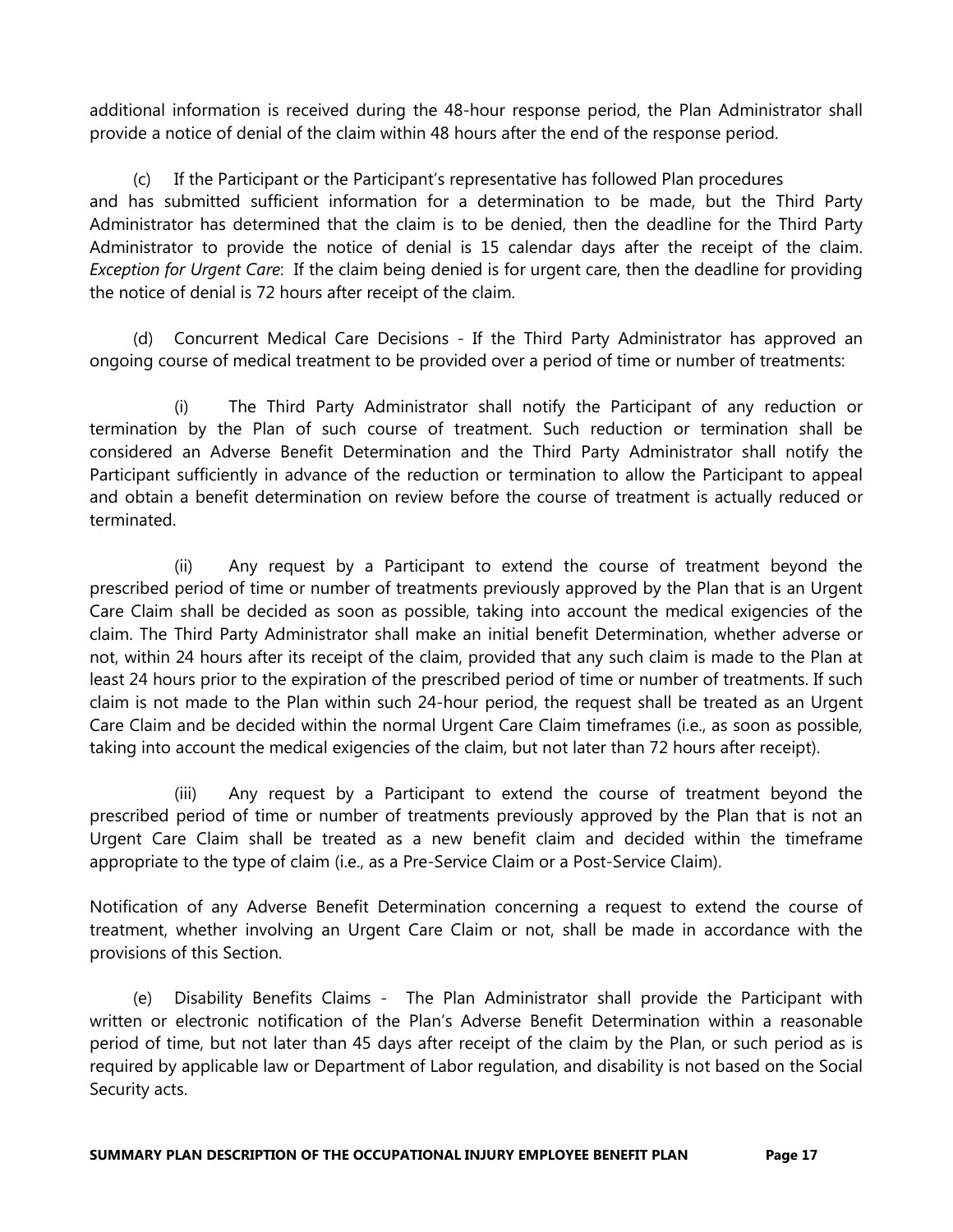When a Claim is Received. The Plan will be deemed to have received a claim for benefits if a claim or a Participant's representative makes a written communication, except in the case of urgent care, in which case the claim may be communicated orally, reasonably calculated to bring a request for a claim to the attention of the Third Party Administrator.

Identification of Experts. Upon request of a Participant, the Claims Administrator or Appeals Committee, as applicable, shall identify the individual names of any medical or vocational experts whose advice was obtained in connection with an Adverse Benefit Determination, without regard to whether the advice of such experts was relied upon in making the benefit determination.

**Manner of Giving Notice.** Notice shall be given to Participants, Beneficiaries, and other specified individuals in a manner reasonably calculated to ensure actual receipt. Notice shall be given in writing and shall either be sent by first class mail or by hand delivery. Materials furnished upon written request shall be mailed to the address provided by the requesting Participant or Beneficiary, or personally delivered to the Participant or Beneficiary. Notice may only be given electronically (e.g., by email or by employer portal if the employer commonly posts such information in the employer portal, and the employee is aware of such postings and has access to such postings) if the Plan Administrator ensures that the message:

(a) Results in actual receipt of the transmitted information (e.g., using return-receipt notice);

 (b) Protects the confidentiality of personal information relating to the individual's accounts and benefits;

 (c) The electronically delivered documents are prepared and furnished in a manner that is consistent with the style, format, and content requirements applicable to that particular document;

 (d) Notice is provided to each Participant, beneficiary, or individual that apprises the individual of the significance of the document when it is not otherwise reasonably evident as transmitted; and

 (e) Upon request, the Participant, beneficiary, or other individual is furnished with a paper version of the electronically furnished document free of charge.

Electronic notice may be provided to the Participant only if the Participant has the ability to effectively access the documents in electronic form at any location where the Participant is expected to perform his or her duties as an employee and whose access to the employer's electronic information system is an integral part of those duties; or a Participant, beneficiary, or any other person who is entitled to documents under Title I of the Act or the regulations issued thereunder who has affirmatively consented, in electronic or non-electronic form, to receiving documents through electronic media and has not withdrawn such consent,, has affirmatively consented in a manner that reasonably demonstrates the individual's ability to access information in the electronic form that will be used to provide the information that is the subject of the consent, and has provided an address for the receipt of electronically furnished documents, and prior to consenting, is provided a clear and conspicuous statement including:

(a) The types of documents to which the consent would apply;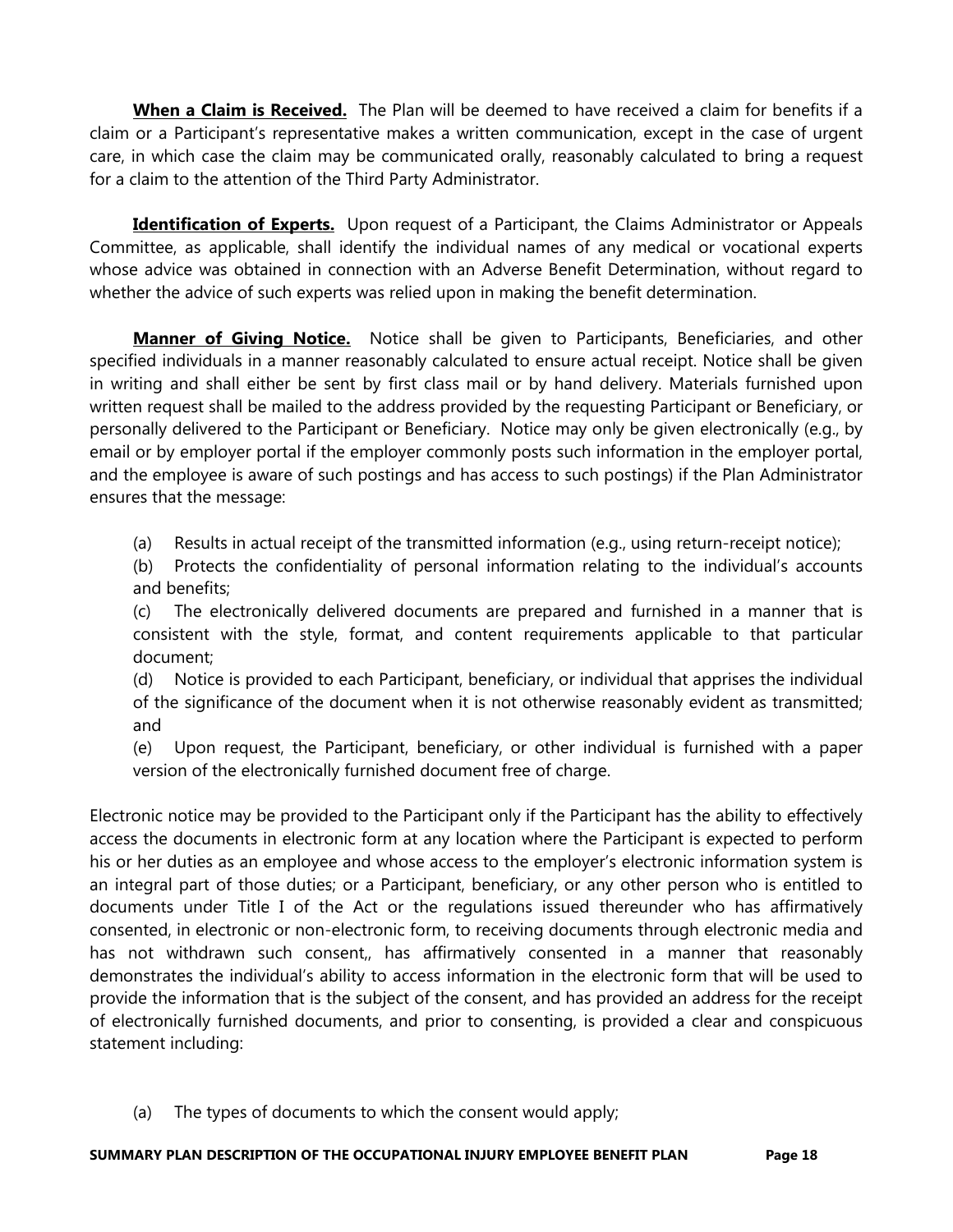(b) That consent can be withdrawn at any time without charge;

 (c) The procedures for withdrawing consent and for updating the Participant's beneficiary's or other individual's address for receipt of electronically furnished documents or other information; (d) The right to request and obtain a paper version of an electronically furnished document, including whether the paper version will be provided free of charge; and

(e) Any hardware or software requirements for accessing and retaining the documents.

In the event that the hardware or software used for access to and retention of the electronically furnished software is changed, the Participant, beneficiary, or other individual must be provided with a statement of the revised hardware or software requirements for access to and retention of those documents; the Participant, beneficiary, or other person must be given the right to withdraw consent without charge and without the imposition of any condition or consequence that was not disclosed at the time of the initial consent; and the Participant, beneficiary, or other person must again consent to the receipt of documents through electronic media.

Definition of Claim Involving Urgent Care. "Urgent care" means medical care or treatment with respect to which the application of the periods for making non-urgent care determinations: (i) could seriously jeopardize the life or health of the Participant or the ability of the Participant to regain maximum function; or, (ii) would, in the opinion of a physician familiar with the Participant's medical condition, subject the Participant to severe pain that cannot be adequately managed without the care or treatment being applied for. Whether a claim should be treated as an "urgent care" claim can either be determined by a physician with knowledge of the Participant's medical condition or by an individual acting on behalf of the Plan, provided that individual applies the judgment of a reasonable individual who is not a trained health professional.

**Time Deadlines After Adverse Benefit Determination Is Issued.** The Participant will have 60 days after receiving the initial adverse benefit determination to contest the denial of the claim. The appeal of an Adverse Benefit Determination must be decided within 45 days of receipt of a request for review. This 45-day period may be extended for an additional 45 days if the Plan Administrator determines that it needs additional time due to special circumstances; that the Participant or Beneficiary is notified in writing or electronically of the extension within the initial 45-day period, and the disability is not based in the Social Security Acts. The extension notice will indicate the special circumstances which require extension and the date by which the Plan expects to render the benefit determination.

**Appeal Procedure.** A Participant's claim will be subject to a full and fair review. The Plan Administrator will provide the Participant or Beneficiary with a reasonable opportunity to submit any issues and comments in writing for a review of the decision denying the claim and to submit and review any pertinent documents. Before the Plan will issue any Adverse Benefit Determination on review, the Participant shall be provided, free of charge and as soon as possible and sufficiently in advance of the date on which notice of the determination on review must be provided to the Participant to give the Participant reasonable opportunity to respond prior to the deadline, any new or additional evidence considered, relied upon, or generated by the Plan or other person making the benefit determination (or at the direction of the Plan or such other person) in connection with the claim; and for disability benefits claims only, free of charge to the Participant, any new or additional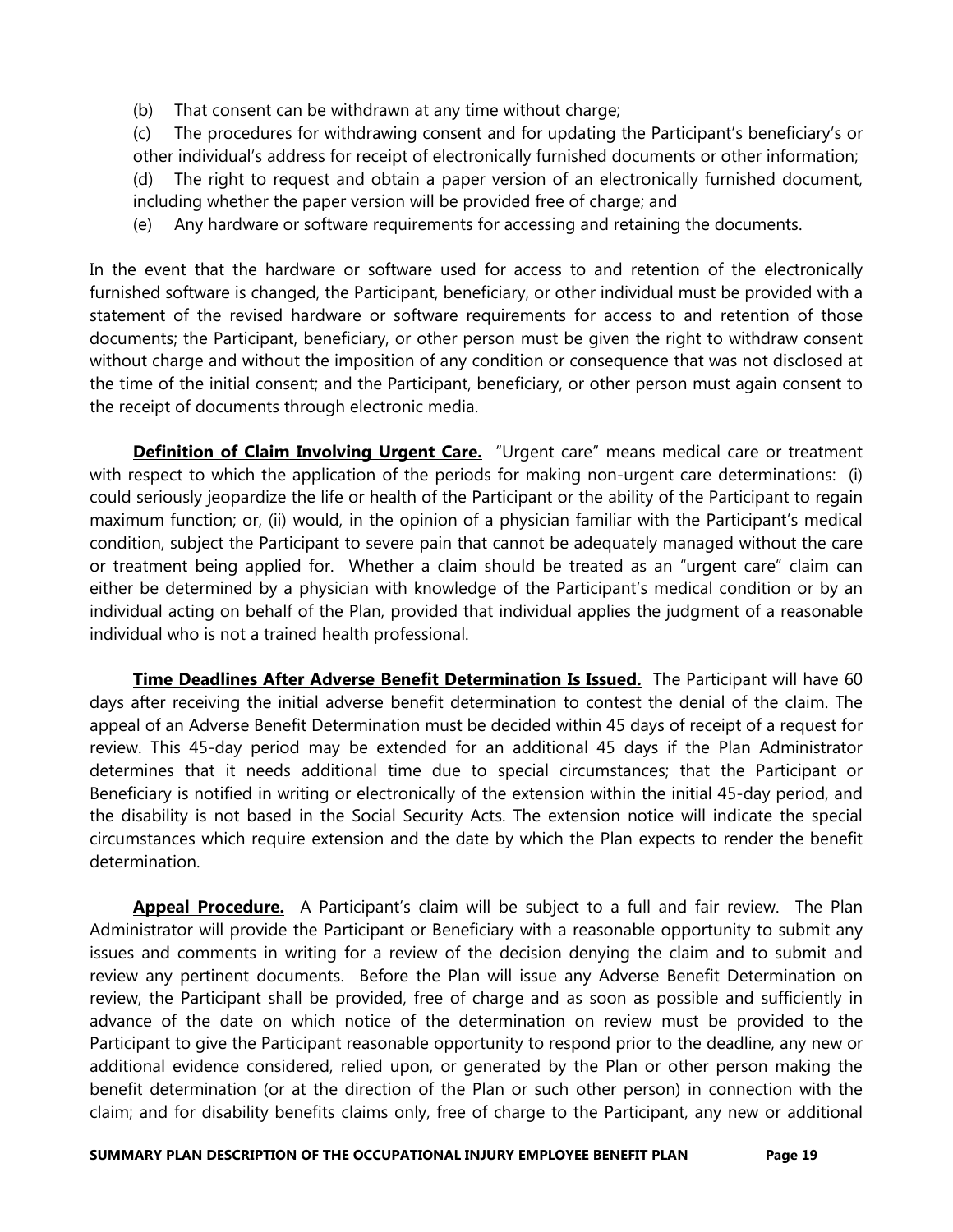rationale that the disability benefit claim is based on. The rationale shall be provided as soon as possible and sufficiently in advance of the date upon which the notice of Adverse Benefit Determination on review is required to be provided to give the Participant a reasonable opportunity to respond prior to that date. Any determination on review shall be written in a manner calculated to be understood by the Participant and Beneficiary, and shall include the specific reasons for the decision and shall include specific references to the pertinent Plan provisions on which the decision is based.

If the Appeals Committee makes a final written determination denying the Participant's or Beneficiary's claim, the Participant and Beneficiary will be forever barred from filing legal action to contest the denied claim unless such action is filed not later than 180 days following the date of the Plan Administrator's final determination.

If Participant submits his or her denial of benefits claim for review, the Participant may submit written comments, documents, records, and other information relating to the Participant's claim for benefits. The Appeals Committee will take all information, including all information submitted by the Participant (without regard to whether such information was submitted or considered in the initial benefit determination), into account in performing its review.

In determining a claim on review:

 (a) The claim will be reviewed without deference to the initial Adverse Benefit Determination, and the review will be conducted by an appropriate named fiduciary of the Plan who is neither the individual who made the Adverse Benefit Determination that is the subject of the appeal, nor the subordinate of such individual.

 (b) In deciding an appeal of any Adverse Benefit Determination that is based in whole or in part on medical judgment, the appropriate named fiduciary will consult with a health care professional who has appropriate training and experience in the field of medicine involved in the medical judgment.

 (c) The Appeals Committee shall not utilize or rely upon any medical or vocational experts whose advice was obtained on behalf of the Plan in connection with the Adverse Benefit Determination that is the subject of the appeal, nor the subordinate of any such individual.

# 16. AMENDMENT AND TERMINATION

**Amendment.** The Sponsor has the sole role to amend this Plan. An amendment may be made by (i) a certified resolution or consent of the Board of Directors, or (ii) by an instrument in writing executed by the appropriate officer of the Sponsor. The amendment must describe the nature of the amendment and its effective date.

**Termination.** The Sponsor may terminate this Plan by executing and delivering to the Plan Administrator a notice of termination specifying the date of termination. Likewise, this Plan shall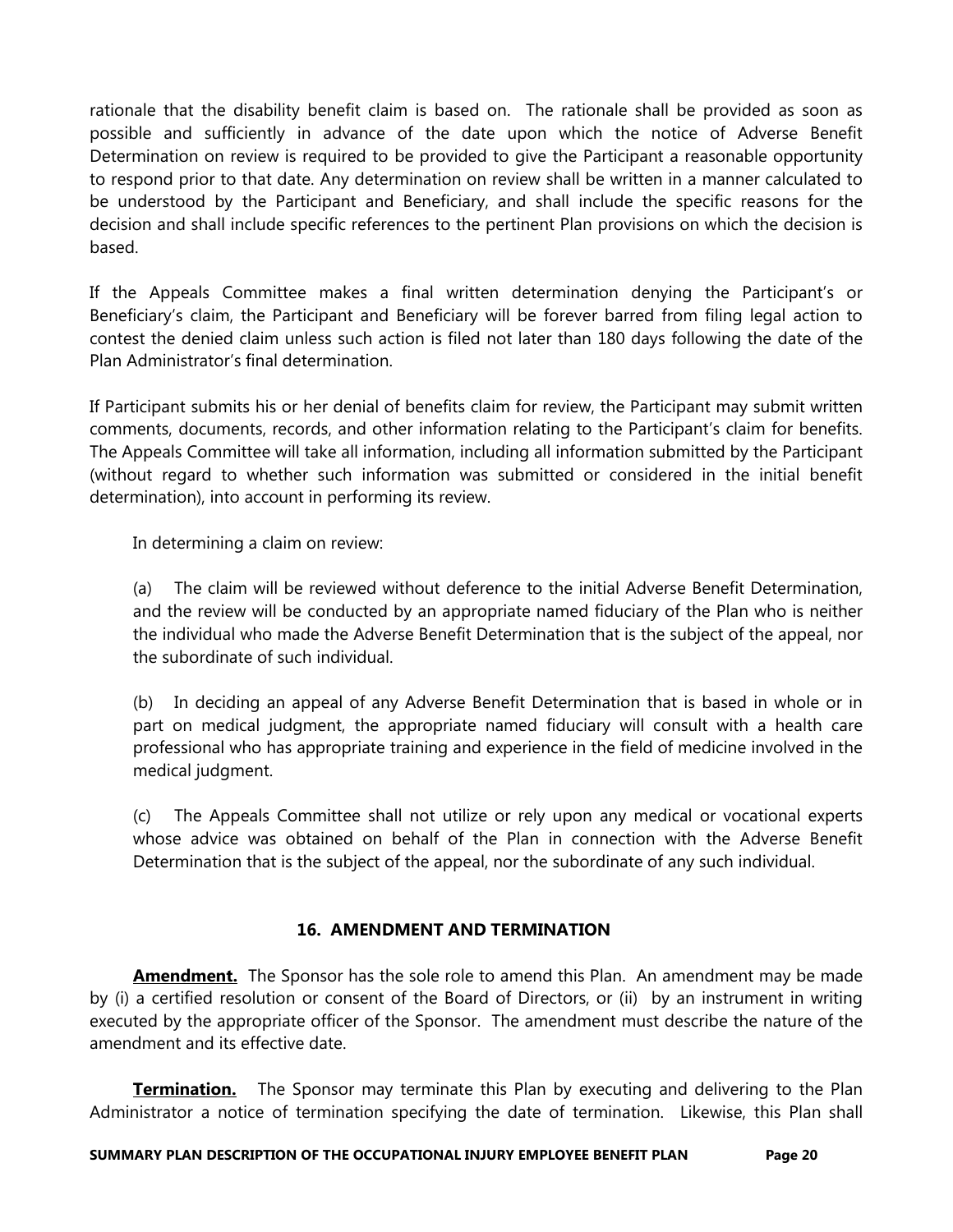automatically terminate if there is a general assignment to or for the benefit of the creditors of the Sponsor. This Plan shall also terminate upon any action by the Company or an insurance carrier to cancel, non-renew, or otherwise fail to renew an occupational injury insurance policy that was purchased in conjunction with the adoption of this Plan document.

# 17. ADMINISTRATION OF THIS PLAN

 A Plan Administrator shall be appointed to administer this Plan. The Administrator has the exclusive responsibility for the general administration of the Plan.

 The Plan Administrator shall make available to each Participant for his examination those records, documents, and other data required under ERISA, but only at reasonable times during business hours. No Participant has the right to examine any data or records reflecting information pertaining to any other Participant. The Plan Administrator is not required to make any other data or records available other than those required by ERISA.

# 18. FUNDING OF PLAN

 The Plan is funded by the Company. The Company shall obtain insurance to provide funds to the Company to pay for all of the benefits provided under this Plan. Any such insurance contract or proceeds shall be owned by Company, and shall not be considered an asset of the Plan. If such insurance coverage terminates or for any reason is not available to Company, benefits under this Plan shall terminate or not be payable. Company has no obligation to establish a fund or trust for the payment of benefits under this Plan. Any payments paid to a Participant, whether funded by insurance or not, shall not be considered a collateral source. Company is entitled to a credit or offset for any such payments, whether the source of the funds is general Company assets or insurance procured by Company.

# 19. STATEMENT OF ERISA RIGHTS

 As a participant in the Plan you are entitled to certain rights and protections under the Employee Retirement Income Security Act of 1974 (ERISA). ERISA provides that all plan participants shall be entitled to:

Receive Information About Your Plan and Benefits. Examine, without charge, at the plan administrator's office and at other specified locations, such as worksites and union halls, all documents governing the plan, including insurance contracts and collective bargaining agreements, and a copy of the latest annual report (Form 5500 Series) filed by the plan with the U.S. Department of Labor and available at the Public Disclosure Room of the Pension and Welfare Benefit Administration.

 Obtain, upon written request to the plan administrator, copies of documents governing the operation of the plan, including insurance contracts and collective bargaining agreements, and copies of the latest annual report (Form 5500 Series) and updated summary plan description. The administrator may make a reasonable charge for the copies.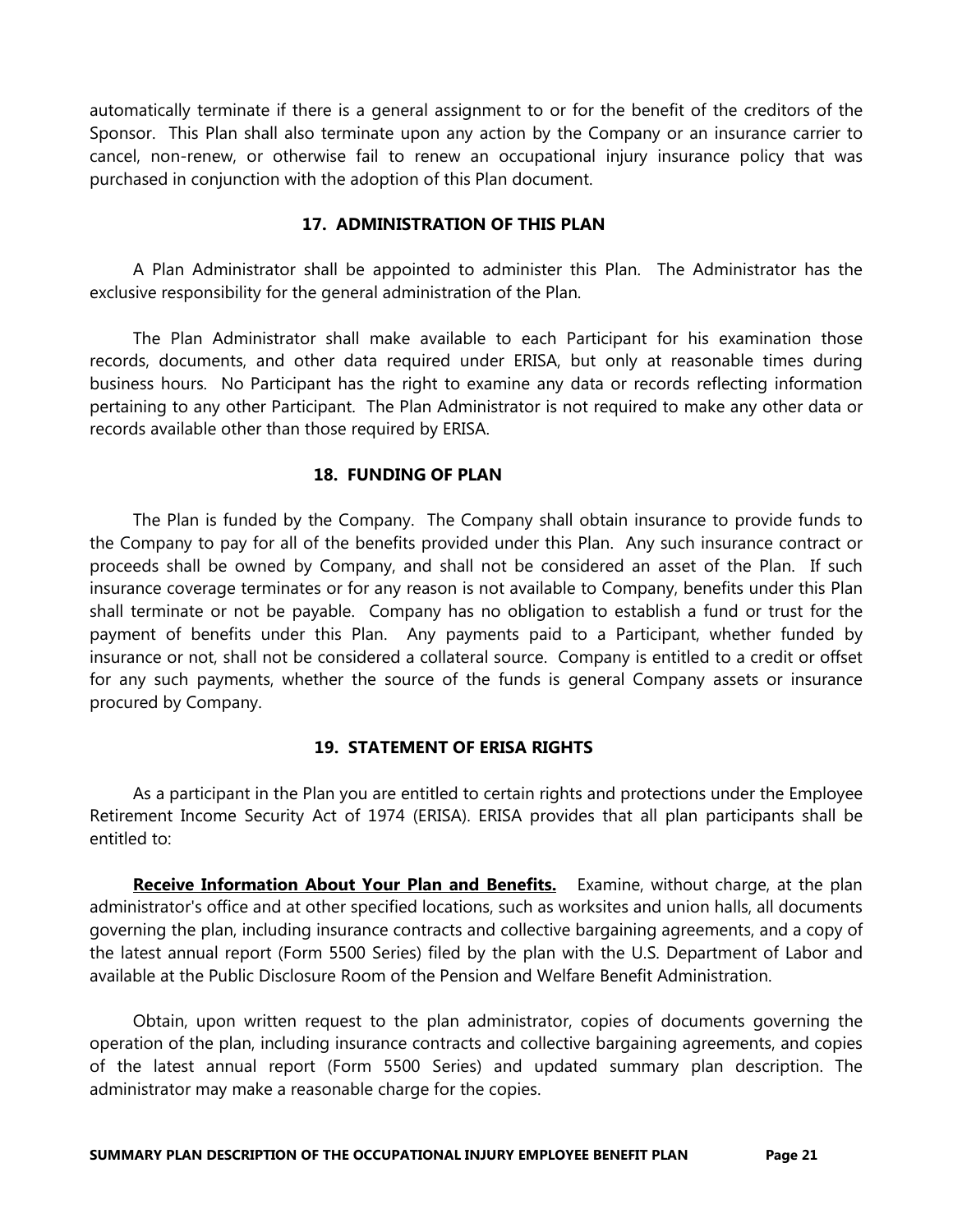**Prudent Actions by Plan Fiduciaries.** In addition to creating rights for plan participants ERISA imposes duties upon the people who are responsible for the operation of the employee benefit plan. The people who operate your plan, called "fiduciaries" of the plan, have a duty to do so prudently and in the interest of you and other plan participants and beneficiaries. No one, including your employer, your union, or any other person, may fire you or otherwise discriminate against you in any way to prevent you from obtaining a welfare benefit or exercising your rights under ERISA.

**Enforce Your Rights.** If your claim for a welfare benefit is denied or ignored, in whole or in part, you have a right to know why this was done, to obtain copies of documents relating to the decision without charge, and to appeal any denial, all within certain time schedules. Under ERISA, there are steps you can take to enforce the above rights. For instance, if you request a copy of plan documents or the latest annual report from the plan and do not receive them within 30 days, you may file suit in a Federal court. In such a case, the court may require the plan administrator to provide the materials and pay you up to \$110 a day until you receive the materials, unless the materials were not sent because of reasons beyond the control of the administrator. If you have a claim for benefits which is denied or ignored, in whole or in part, you may file suit in a state or Federal court. In addition, if you disagree with the plan's decision or lack thereof concerning the qualified status of a domestic relations order or a medical child support order, you may file suit in Federal court. If it should happen that plan fiduciaries misuse the plan's money, or if you are discriminated against for asserting your rights, you may seek assistance from the U.S. Department of Labor, or you may file suit in a Federal court. The court will decide who should pay court costs and legal fees. If you are successful the court may order the person you have sued to pay these costs and fees. If you lose, the court may order you to pay these costs and fees, for example, if it finds your claim is frivolous.

**Assistance with Your Questions.** If you have any questions about your plan, you should contact the plan administrator. If you have any questions about this statement or about your rights under ERISA, or if you need assistance in obtaining documents from the plan administrator, you should contact the nearest office of the Pension and Welfare Benefits Administration, U.S. Department of Labor, listed in your telephone directory or the Division of Technical Assistance and Inquiries, Pension and Welfare Benefits Administration, U.S. Department of Labor, 200 Constitution Avenue N.W., Washington, D.C. 20210. You may also obtain certain publications about your rights and responsibilities under ERISA by calling the publications hotline of the Pension and Welfare Benefits Administration.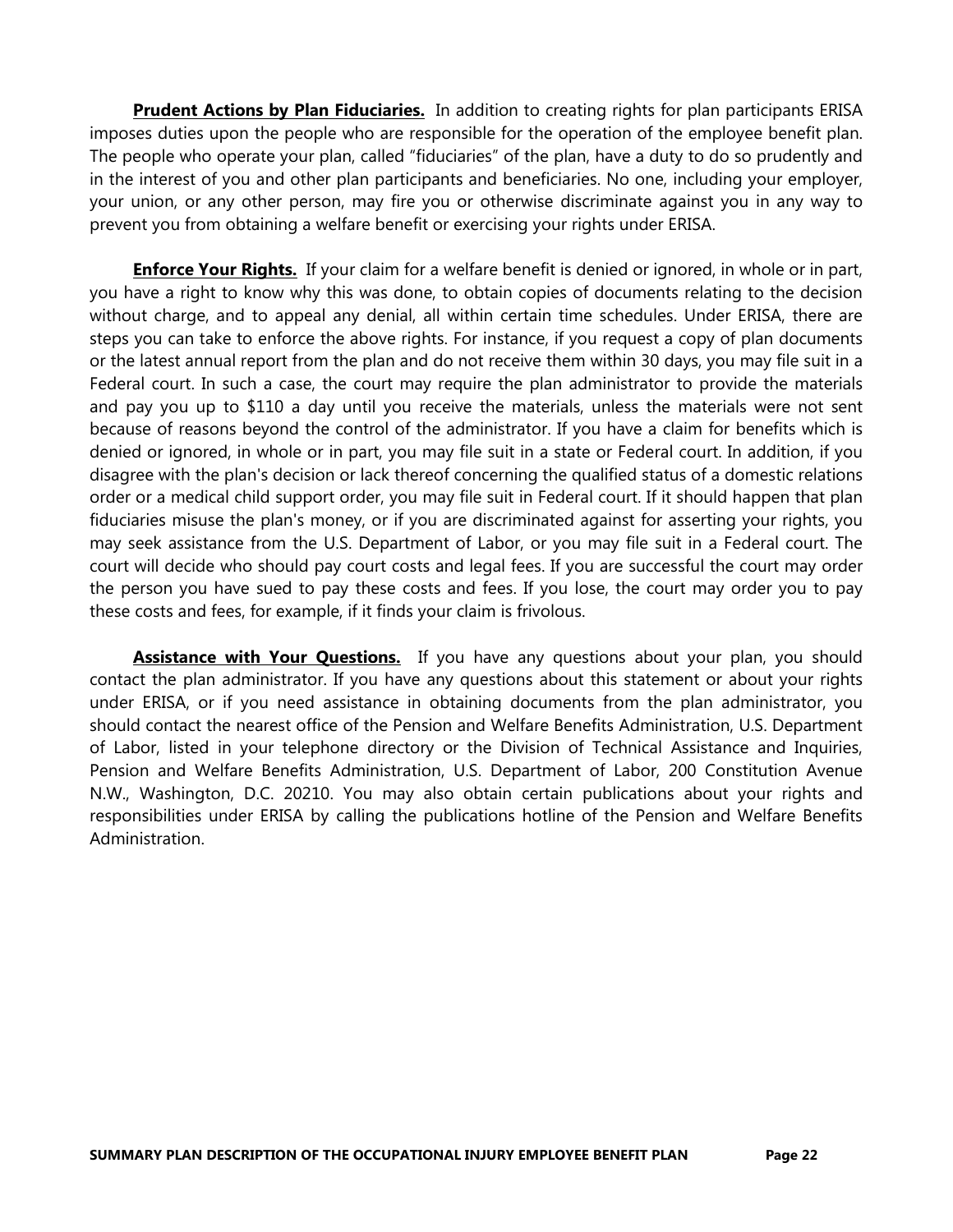# APPENDIX A NOTICE OF PRIVACY POLICIES REGARDING YOUR PROTECTED HEALTH INFORMATION

THIS NOTICE DESCRIBES HOW MEDICAL INFORMATION ABOUT YOU MAY BE USED AND DISCLOSED AND HOW YOU CAN GET ACCESS TO THIS INFORMATION. PLEASE READ IT CAREFULLY.

 Federal legislation requires that the Plan comply with the "Standards for Privacy of Individually Identifiable Health Information," which are set out in Subparts A and E of 45 CFR Parts 160 and 164 (also known as the Health Information Portability and Accountability Act ("HIPAA") Privacy Rules). Under these regulations, which take effect on April 14, 2004, the Plan must ensure the privacy of your Protected Health Information to the extent HIPAA applies to health benefits provided under the Plan. The term "protected health information" encompasses any information created or maintained by the Plan that relates to your past, present, or future physical or mental health as well as any documents relating to health care provided to you and payment thereof. The Plan may not use or disclose your protected health information without first obtaining your written consent or express authorization. Your consent is not required, however, for any purpose described below.

# **Permitted uses and disclosures:**

 1. For Treatment: The Plan may disclose protected health information to a doctor, nurse, hospital, or other health care provider for any treatment you might receive. Treatment entails the provision, coordination, or management of health care and related services by one or more health care provider, including consultations and patient referrals from one health care provider to another.

 2. For Payment: The Plan may disclose protected health information to another health plan or a health care provider for the payment activities undertaken by the Plan Administrator in determining or fulfilling its responsibility for coverage under the Plan. These activities may include, but are not limited to, reimbursement for any health care provided to you as well as coverage determinations, billing, claims management, collection, and related health care data processing. In other words, the Plan may disclose your protected health information to, for example, an insurance company that may make payments to your hospital and doctors.

 3. For Health Care Operations: The Plan may disclose protected health information about you to another health plan or health care provider for any health care operation activities of the Plan. Such activities include: (1) quality assessment and improvement ; (2) reviewing the competence of and providing training to health care professionals; (3) underwriting, premium rating, and other activities relating to the creation, renewal, or replacement of a contract of health insurance or health benefits; (4) Conducting legal services, auditing functions, or a medical review; (5) business planning and development; and (6) business management and general administrative activities of your employer. For example, the Plan may use your private health information to examine and make improvements upon its policies and procedures for handling claims. The Plan may also disclose protected health information to another covered entity for health care operation activities of the entity that receives the information, provided that entity has a relationship with you pertaining to the health information disclosed, and the disclosure is: (1) for health care operations or (2) for the purpose of health care fraud and abuse detection or compliance.

 4. Upon Written Authorization: Any uses and disclosures of your protected health information other than those mentioned in paragraphs (1), (2), and (3) above will be made only with your written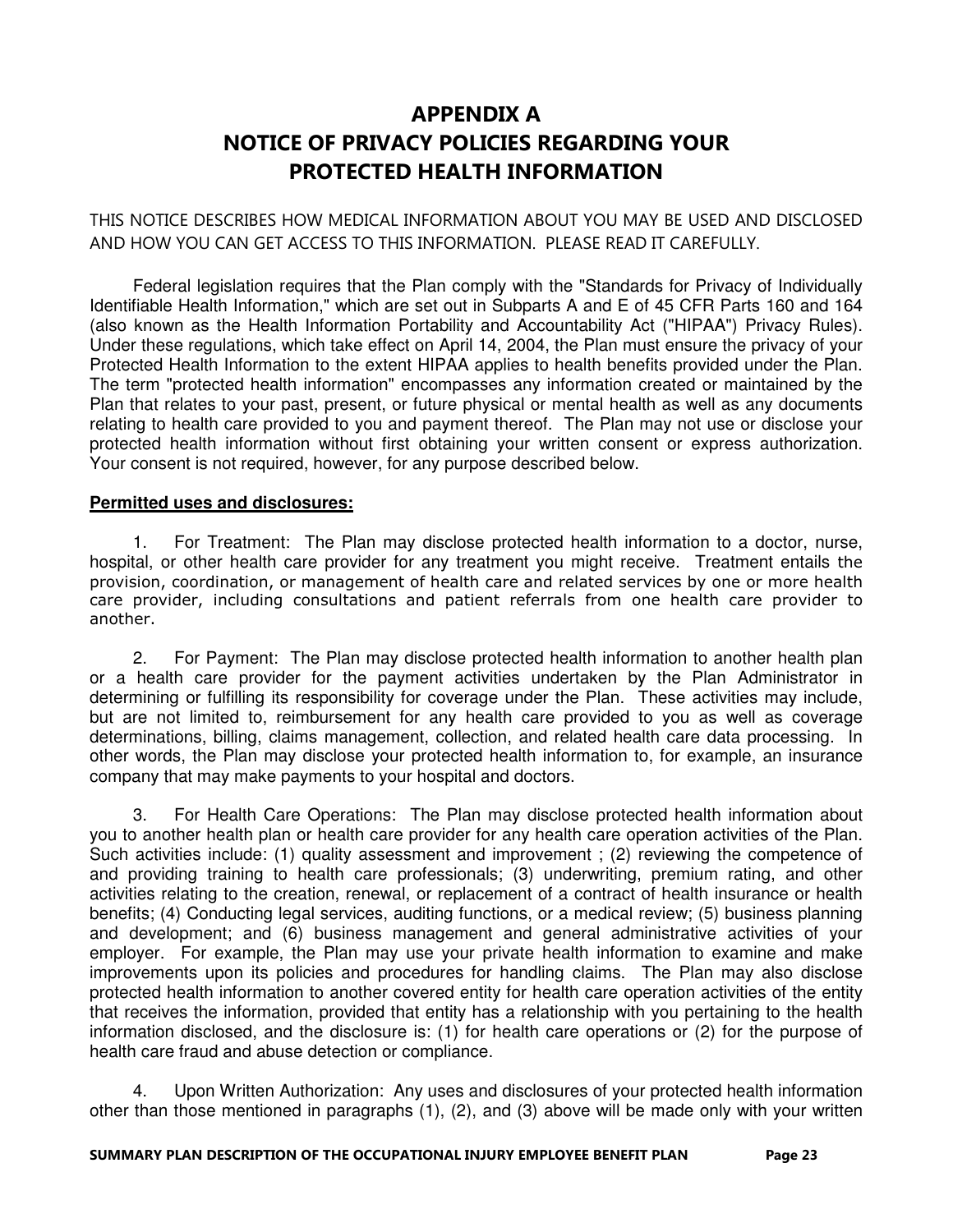authorization, and such disclosure shall be limited in scope to the permitted uses described in the authorization. You may revoke your authorization at any time, provided the revocation is in writing and the Plan has not already disclosed your protected health information in reliance on the authorization. Notwithstanding anything else in this Notice, the Plan must obtain your authorization to use or disclose psychotherapy notes about you. Psychotherapy notes include any notes recorded by a mental health professional during a private counseling session with you that are separated from the rest of your medical record. They do not include any summary of your diagnosis, functional status, the treatment plan, symptoms, prognosis, and progress to date.

 5. Disclosures to the Plan Administrator: The Plan may disclose your private health information to your employer in order for it to conduct plan administrative functions as long as your employer:

 a. Does not use or further disclose the information other than for performing plan administrative functions;

 b. Ensures that any agents to whom it provides protected health information agree to the same restrictions and conditions that apply to the Employer with respect to your information;

 c. Does not use or disclose the information for employment-related actions and decisions;

 d. Reports to the Plan any use or disclosure of your information that is inconsistent with the permitted or required uses or disclosures;

 e. Allows you access to your own protected health information so that you may inspect or copy the information in your file. Excluded from this provision is any information compiled in reasonable anticipation of, or for use in, a civil lawsuit or criminal proceeding;

 f. Complies with your right to amend protected health information and incorporate any amendments into your record;

 g. Provides upon request an accounting of any disclosures it has made of your protected health information;

 h. Makes its internal practices, books, and records relating to the use and disclosure of protected health information received from the Plan available to the Secretary of Health and Human Services for purposes of determining the Plan's compliance with the HIPAA Privacy Rules;

 i. If feasible, returns or destroys all protected health information received from the Plan that it still maintains in any form and retains no copies of such information when no longer needed for the purpose for which disclosure was made, except that, if such return or destruction is not feasible, limit further uses and disclosures to those purposes that make the return or destruction of the information infeasible; and

 j. Ensures adequate separation between itself and the Plan. From this, it must be established that the only employees or other persons under the control of your employer who shall be given access to your protected health information for use and disclosure are (i) the Plan's designated Claim's Administrator, (ii) the Plan's Committee Members; and (iii) those staff members designated to perform Plan functions. The Employer must restrict the access to and use by such persons to the plan administration functions that the Employer performs for the Plan.